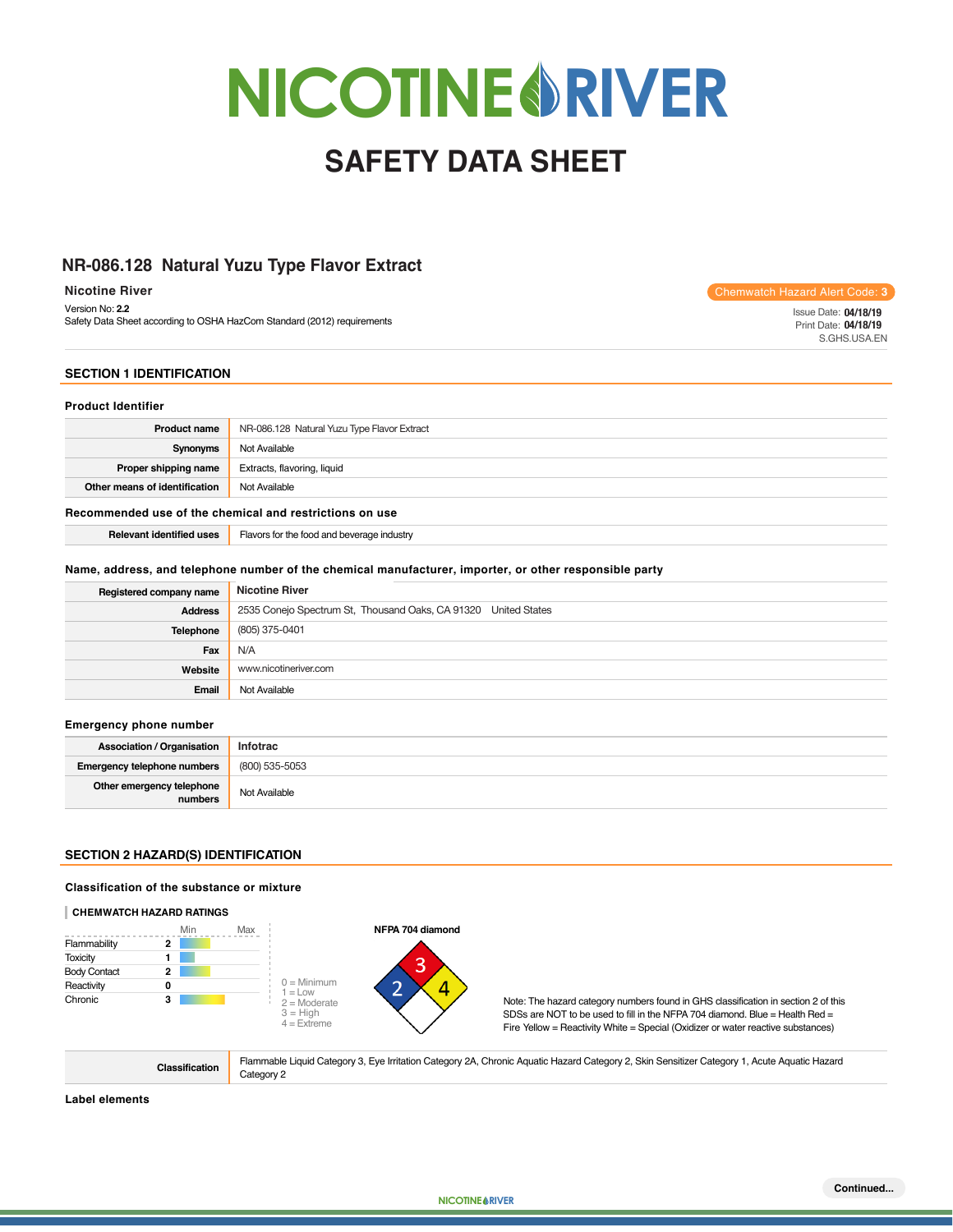| Hazard pictogram(s) |  |  |  |
|---------------------|--|--|--|
|---------------------|--|--|--|

**SIGNAL WORD WARNING** . . . . . . . . . . . .

### **Hazard statement(s)**

| H <sub>226</sub> | Flammable liquid and vapour.                     |
|------------------|--------------------------------------------------|
| H319             | Causes serious eye irritation.                   |
| H411             | Toxic to aquatic life with long lasting effects. |
| H317             | May cause an allergic skin reaction.             |

### **Hazard(s) not otherwise classified**

Not Applicable

# **Precautionary statement(s) Prevention**

| P <sub>210</sub> | Keep away from heat/sparks/open flames/hot surfaces. - No smoking.                |
|------------------|-----------------------------------------------------------------------------------|
| P <sub>233</sub> | Keep container tightly closed.                                                    |
| P <sub>280</sub> | Wear protective gloves/protective clothing/eye protection/face protection.        |
| P <sub>240</sub> | Ground/bond container and receiving equipment.                                    |
| P <sub>241</sub> | Use explosion-proof electrical/ventilating/lighting/intrinsically safe equipment. |
| P <sub>242</sub> | Use only non-sparking tools.                                                      |

### **Precautionary statement(s) Response**

| P321           | Specific treatment (see advice on this label).                                                                                   |
|----------------|----------------------------------------------------------------------------------------------------------------------------------|
| P363           | Wash contaminated clothing before reuse.                                                                                         |
| P370+P378      | In case of fire: Use alcohol resistant foam or normal protein foam for extinction.                                               |
| P302+P352      | IF ON SKIN: Wash with plenty of soap and water.                                                                                  |
| P305+P351+P338 | IF IN EYES: Rinse cautiously with water for several minutes. Remove contact lenses, if present and easy to do. Continue rinsing. |
| P333+P313      | If skin irritation or rash occurs: Get medical advice/attention.                                                                 |

### **Precautionary statement(s) Storage**

P403+P235 Store in a well-ventilated place. Keep cool.

### **Precautionary statement(s) Disposal**

**P501** Dispose of contents/container in accordance with local regulations.

### **SECTION 3 COMPOSITION / INFORMATION ON INGREDIENTS**

### **Substances**

See section below for composition of Mixtures

### **Mixtures**

| <b>CAS No</b> | %[weight] | Name                  |
|---------------|-----------|-----------------------|
| 64-17-5       | 53-57     | ethanol               |
| 7732-18-5     | 35-39     | water                 |
| Not Available | $6 - 10$  | flavoring ingredients |
| 7647-14-5     | $\leq$ 1  | sodium chloride       |

The specific chemical identity and/or exact percentage (concentration) of composition has been withheld as a trade secret.

### **SECTION 4 FIRST-AID MEASURES**

# **Description of first aid measures**

| <b>Eye Contact</b>  | If this product comes in contact with the eyes:<br>• Wash out immediately with fresh running water.<br>Ensure complete irrigation of the eye by keeping eyelids apart and away from eye and moving the eyelids by occasionally lifting the upper and lower lids.<br>► Seek medical attention without delay; if pain persists or recurs seek medical attention.<br>· Removal of contact lenses after an eye injury should only be undertaken by skilled personnel. |
|---------------------|-------------------------------------------------------------------------------------------------------------------------------------------------------------------------------------------------------------------------------------------------------------------------------------------------------------------------------------------------------------------------------------------------------------------------------------------------------------------|
| <b>Skin Contact</b> | If skin contact occurs:<br>Immediately remove all contaminated clothing, including footwear.<br>Flush skin and hair with running water (and soap if available).<br>Seek medical attention in event of irritation.                                                                                                                                                                                                                                                 |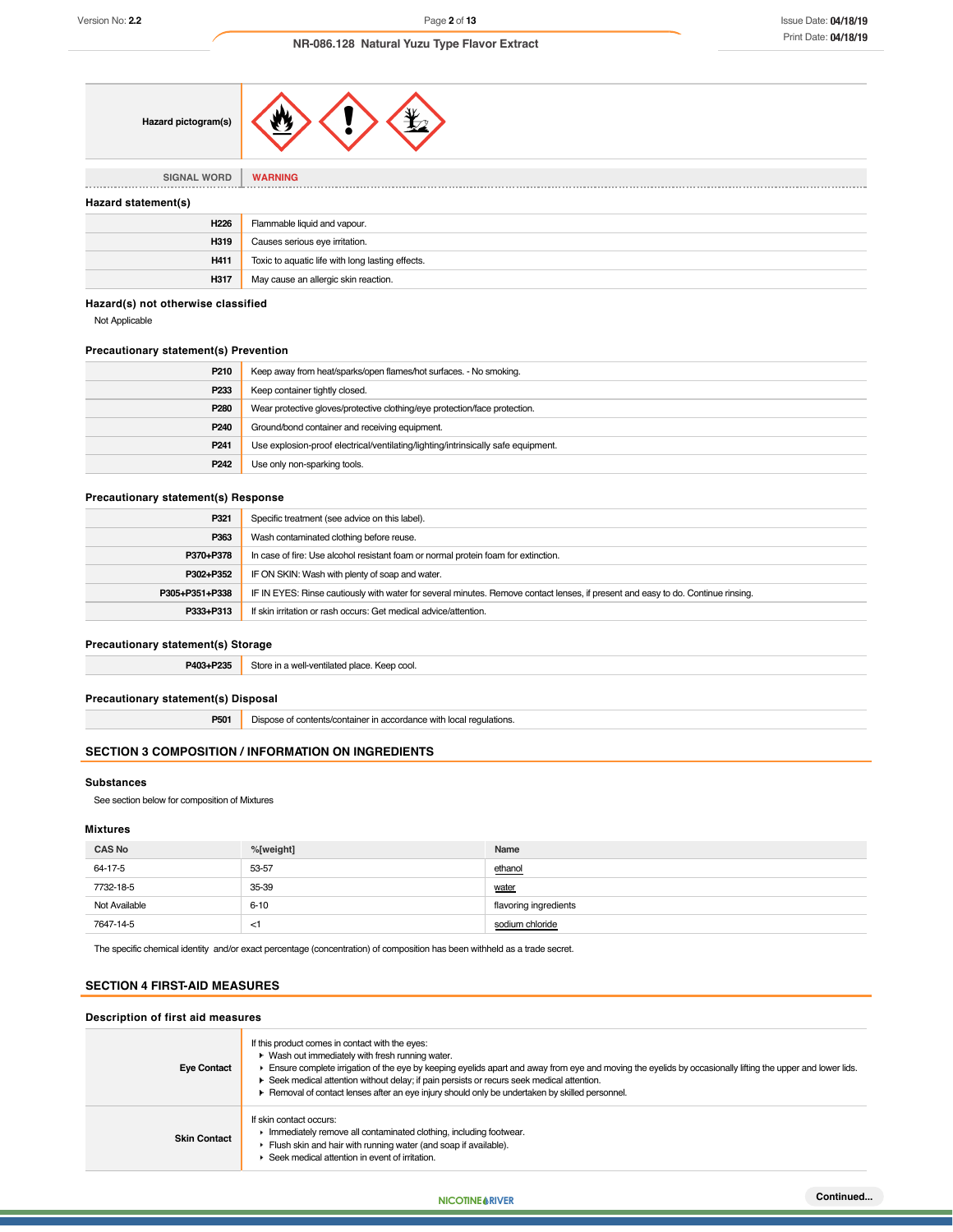| Inhalation | If fumes, aerosols or combustion products are inhaled remove from contaminated area.<br>Other measures are usually unnecessary.           |
|------------|-------------------------------------------------------------------------------------------------------------------------------------------|
| Ingestion  | Immediately give a glass of water.<br>First aid is not generally required. If in doubt, contact a Poisons Information Centre or a doctor. |

### **Most important symptoms and effects, both acute and delayed**

See Section 11

### **Indication of any immediate medical attention and special treatment needed**

Treat symptomatically.

For acute or short term repeated exposures to ethanol:

- ▶ Acute ingestion in non-tolerant patients usually responds to supportive care with special attention to prevention of aspiration, replacement of fluid and correction of nutritional deficiencies (magnesium, thiamine pyridoxine, Vitamins C and K).
- Give 50% dextrose (50-100 ml) IV to obtunded patients following blood draw for glucose determination.
- Comatose patients should be treated with initial attention to airway, breathing, circulation and drugs of immediate importance (glucose, thiamine).
- Decontamination is probably unnecessary more than 1 hour after a single observed ingestion. Cathartics and charcoal may be given but are probably not effective in single ingestions.
- Fructose administration is contra-indicated due to side effects.

### **SECTION 5 FIRE-FIGHTING MEASURES**

### **Extinguishing media**

- Alcohol stable foam.
- Dry chemical powder.
- $\triangleright$  BCF (where regulations permit).
- Carbon dioxide.
- Water spray or fog Large fires only.

### **Special hazards arising from the substrate or mixture**

| Special nazarus arismų from the substrate or mixture           |                                                                                                                                                                                                                                                                                                                                                                                                                                                            |  |
|----------------------------------------------------------------|------------------------------------------------------------------------------------------------------------------------------------------------------------------------------------------------------------------------------------------------------------------------------------------------------------------------------------------------------------------------------------------------------------------------------------------------------------|--|
| Fire Incompatibility                                           | None known.                                                                                                                                                                                                                                                                                                                                                                                                                                                |  |
| Special protective equipment and precautions for fire-fighters |                                                                                                                                                                                                                                                                                                                                                                                                                                                            |  |
| <b>Fire Fighting</b>                                           | Alert Fire Brigade and tell them location and nature of hazard.<br>• May be violently or explosively reactive.<br>• Wear breathing apparatus plus protective gloves.<br>• Prevent, by any means available, spillage from entering drains or water course.<br>If safe, switch off electrical equipment until vapour fire hazard removed.<br>► Use water delivered as a fine spray to control fire and cool adjacent area.                                   |  |
| <b>Fire/Explosion Hazard</b>                                   | • Liquid and vapour are flammable.<br>• Moderate fire hazard when exposed to heat or flame.<br>• Vapour forms an explosive mixture with air.<br>• Moderate explosion hazard when exposed to heat or flame.<br>▶ Vapour may travel a considerable distance to source of ignition.<br>Heating may cause expansion or decomposition leading to violent rupture of containers.<br>Combustion products include:<br>carbon monoxide (CO)<br>carbon dioxide (CO2) |  |

### **SECTION 6 ACCIDENTAL RELEASE MEASURES**

### **Personal precautions, protective equipment and emergency procedures**

other pyrolysis products typical of burning organic material.

See section 8

### **Environmental precautions**

See section 12

### **Methods and material for containment and cleaning up**

| <b>Minor Spills</b> | Environmental hazard - contain spillage.<br>Remove all ignition sources.<br>Clean up all spills immediately.<br>Avoid breathing vapours and contact with skin and eyes.<br>• Control personal contact with the substance, by using protective equipment.<br>• Contain and absorb small quantities with vermiculite or other absorbent material.<br>$\blacktriangleright$ Wipe up.               |
|---------------------|-------------------------------------------------------------------------------------------------------------------------------------------------------------------------------------------------------------------------------------------------------------------------------------------------------------------------------------------------------------------------------------------------|
| <b>Major Spills</b> | Environmental hazard - contain spillage.<br>Clear area of personnel and move upwind.<br>Alert Fire Brigade and tell them location and nature of hazard.<br>• May be violently or explosively reactive.<br>• Wear breathing apparatus plus protective gloves.<br>Prevent, by any means available, spillage from entering drains or water course.<br>• Consider evacuation (or protect in place). |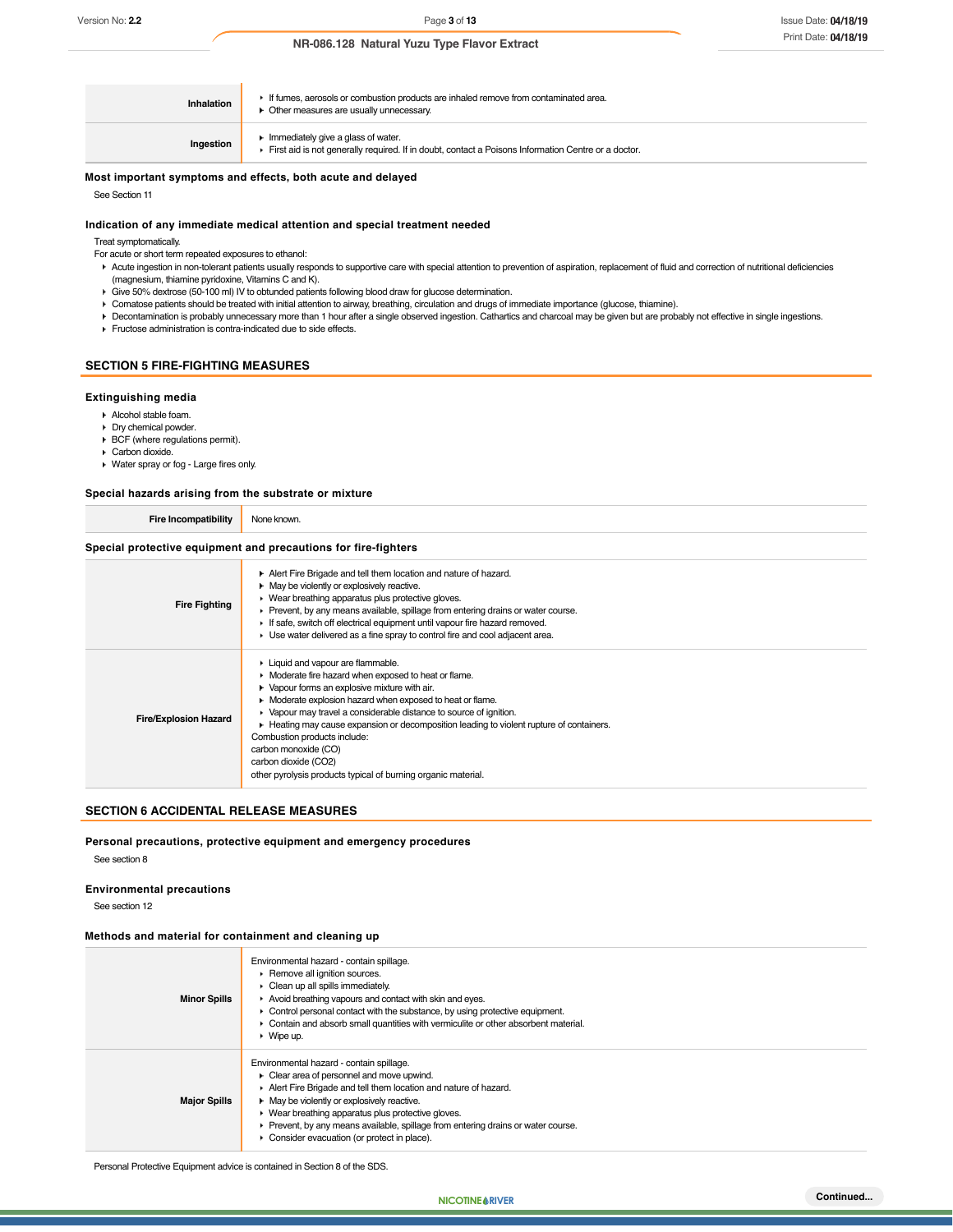# **SECTION 7 HANDLING AND STORAGE**

| Precautions for safe handling |                                                                                                                                                                                                                                                                                                                                                                                                                                                                                                                                                                                                                                                                                                                                                                                                                                                                                                                                                                                                                                                                                                                                                                                                                                                                                                                                                                                                                                                                               |
|-------------------------------|-------------------------------------------------------------------------------------------------------------------------------------------------------------------------------------------------------------------------------------------------------------------------------------------------------------------------------------------------------------------------------------------------------------------------------------------------------------------------------------------------------------------------------------------------------------------------------------------------------------------------------------------------------------------------------------------------------------------------------------------------------------------------------------------------------------------------------------------------------------------------------------------------------------------------------------------------------------------------------------------------------------------------------------------------------------------------------------------------------------------------------------------------------------------------------------------------------------------------------------------------------------------------------------------------------------------------------------------------------------------------------------------------------------------------------------------------------------------------------|
| Safe handling                 | Containers, even those that have been emptied, may contain explosive vapours.<br>Do NOT cut, drill, grind, weld or perform similar operations on or near containers.<br>Avoid all personal contact, including inhalation.<br>▶ Wear protective clothing when risk of overexposure occurs.<br>$\blacktriangleright$ Use in a well-ventilated area.<br>▶ Prevent concentration in hollows and sumps.<br>DO NOT enter confined spaces until atmosphere has been checked.<br>Avoid smoking, naked lights or ignition sources.<br>DO NOT allow clothing wet with material to stay in contact with skin                                                                                                                                                                                                                                                                                                                                                                                                                                                                                                                                                                                                                                                                                                                                                                                                                                                                             |
| Other information             | Phenylpropanoids are labile and after unsealing the container, they should be stored refrigerated or frozen under an inert gas such as nitrogen/argon.<br>Phenylpropanoids are easily oxidised in the liquid state and should be used them within a short period of time after preparation.<br>As long as no special remark is mentioned in the catalogues or labels, they can be stored at room temperature. Solids can be stored longer than liquid<br>compounds or solutions.<br>Compounds with phenolic hydroxy groups can gradually change colour from brown to black while being stored.<br>Compounds with aldehyde groups are also apt to be oxidized to carboxylic acids.<br>Consider storage under inert gas.<br>Store in original containers in approved flammable liquid storage area.<br>Store away from incompatible materials in a cool, dry, well-ventilated area.<br>DO NOT store in pits, depressions, basements or areas where vapours may be trapped.<br>• No smoking, naked lights, heat or ignition sources.<br>> Storage areas should be clearly identified, well illuminated, clear of obstruction and accessible only to trained and authorised personnel - adequate<br>security must be provided so that unauthorised personnel do not have access.<br>▶ Store according to applicable regulations for flammable materials for storage tanks, containers, piping, buildings, rooms, cabinets, allowable quantities<br>and minimum storage distances. |

**Conditions for safe storage, including any incompatibilities**

| Suitable container      | • Packing as supplied by manufacturer.<br>Plastic containers may only be used if approved for flammable liquid.<br>• Check that containers are clearly labelled and free from leaks.<br>► For low viscosity materials (i) : Drums and jerry cans must be of the non-removable head type. (ii) : Where a can is to be used as an inner package, the<br>can must have a screwed enclosure.<br>For materials with a viscosity of at least 2680 cSt. (23 deg. C)<br>For manufactured product having a viscosity of at least 250 cSt. (23 deg. C)<br>▶ Manufactured product that requires stirring before use and having a viscosity of at least 20 cSt (25 deg. C): (i) Removable head packaging; (ii) Cans<br>with friction closures and (iii) low pressure tubes and cartridges may be used.<br>▶ Where combination packages are used, and the inner packages are of glass, there must be sufficient inert cushioning material in contact with inner and<br>outer packages<br>In addition, where inner packagings are glass and contain liquids of packing group I there must be sufficient inert absorbent to absorb any spillage,<br>unless the outer packaging is a close fitting moulded plastic box and the substances are not incompatible with the plastic.                                                                                                                                                                                                                                                                                                                                                                                                                                                                                                                                                                                                                                                                                                                                                                                                                                                                                                                                                                                                                                                                                                                                                                                                                                                                                                                                                                                                                                                                                                                                                                                                                                                                                                                                                                                                                                                                                                                                                                                                                                                                                                                                                                                                                                                                                                                                                                                                                                                                                                                                                                                                                                                         |
|-------------------------|--------------------------------------------------------------------------------------------------------------------------------------------------------------------------------------------------------------------------------------------------------------------------------------------------------------------------------------------------------------------------------------------------------------------------------------------------------------------------------------------------------------------------------------------------------------------------------------------------------------------------------------------------------------------------------------------------------------------------------------------------------------------------------------------------------------------------------------------------------------------------------------------------------------------------------------------------------------------------------------------------------------------------------------------------------------------------------------------------------------------------------------------------------------------------------------------------------------------------------------------------------------------------------------------------------------------------------------------------------------------------------------------------------------------------------------------------------------------------------------------------------------------------------------------------------------------------------------------------------------------------------------------------------------------------------------------------------------------------------------------------------------------------------------------------------------------------------------------------------------------------------------------------------------------------------------------------------------------------------------------------------------------------------------------------------------------------------------------------------------------------------------------------------------------------------------------------------------------------------------------------------------------------------------------------------------------------------------------------------------------------------------------------------------------------------------------------------------------------------------------------------------------------------------------------------------------------------------------------------------------------------------------------------------------------------------------------------------------------------------------------------------------------------------------------------------------------------------------------------------------------------------------------------------------------------------------------------------------------------------------------------------------------------------------------------------------------------------------------------------------------------------------------------------------------------------------------------------------------------------------------------------------------------------------------------------------------------------------------------------------------------------------------------------------------------------------------------------------------------------------------------------------------------------------------------------------------------------------------------------------------------------------------------------------------------------------------------------------------------------------------------------------------------------------------------------------------------------------------------------------------------------------------------------------------|
| Storage incompatibility | d-Limonene:<br>forms unstable peroxides in storage, unless inhibited; may polymerise<br>reacts with strong oxidisers and may explode or combust<br>is incompatible with strong acids, including acidic clays, peroxides, halogens, vinyl chloride and iodine pentafluoride<br>• flow or agitation may generate electrostatic charges due to low conductivity<br>Avoid oxidising agents, acids, acid chlorides, acid anhydrides, chloroformates.<br>For lactones (also known as cyclic esters):<br>The reactions of lactones are similar to those of esters<br>· Heating a lactone with a base (sodium hydroxide) will hydrolyse the lactone to its parent compound, the straight chained bifunctional compound.<br>Like straight-chained esters, the hydrolysis-condensation reaction of lactones is a reversible reaction, with an equilibrium. However, the<br>equilibrium constant of the hydrolysis reaction of the lactone is lower than that of the straight-chained ester i.e. the products (hydroxyacids) are<br>less favoured in the case of the lactones.<br>·Lactones can be reduced to diols using lithium aluminium hydride in dry ether.<br>-Lactones also react with ethanolic ammonia, gamma-Lactones will react to yield CH2(OH)-(CH2)2-CO-NH2.<br>·gamma-Lactones (5-membered cyclic esters), delta-lactones (6-membered cyclic esters) and epsilon lactones (7-membered cyclic esters) are<br>the most stable lactone structures because, as in all organic cycles, 5, 6 an 7- membered rings minimise the strain of bond angles<br>-alpha-Lactones (3-membered cyclic esters) and beta-lactones (4-membered cyclic esters) represent a group of strained-ring (unstable)<br>substances<br>beta-Lactones exhibit similar reactivities to epoxides due to their inherent ring strain (beta-lactones, 22.8 kcal/mol; epoxides, 27.2 kcal/mol).<br>Avoid strong bases.<br>Terpenoids and terpenes, are generally unsaturated, are thermolabile, are often volatile and may be easily oxidised or hydrolysed depending on their<br>respective structure.<br>Terpenoids are subject to autoxidation. Autoxidation is any oxidation that occurs in open air or in presence of oxygen (and sometimes UV radiation) and<br>forms peroxides and hydroperoxides.<br>Though autoxidation has been particularly investigated in the field of fatty oils, it also plays a most crucial part for terpenoid deterioration. Although virtually<br>all types of organic materials can undergo air oxidation, certain types are particularly prone to autoxidation, including unsaturated compounds that have<br>allylic or benzylic hydrogen atoms (C6H5CH2-); these materials are converted to hydroperoxides by autoxidation. Promoted by heat, catalytic quantities of<br>redox-reactive metals, and exposure to light, autoxidation may result in the formation of explosive peroxides which may become explosive upon concentration.<br>The interaction of alkenes and alkynes with nitrogen oxides and oxygen may produce explosive addition products; these may form at very low temperatures<br>and explode on heating to higher temperatures (the addition products from 1,3-butadiene and cyclopentadiene form rapidly at -150 C and ignite or explode<br>on warming to -35 to -15 C). These derivatives ("pseudo- nitrosites") were formerly used to characterise terpene hydrocarbons.<br>Exposure to air must be kept to a minimum so as to limit the build-up of peroxides which will concentrate in bottoms if the product is distilled. The product<br>must not be distilled to dryness if the peroxide concentration is substantially above 10 ppm (as active oxygen) since explosive decomposition may occur.<br>Distillate must be immediately inhibited to prevent peroxide formation. The effectiveness of the antioxidant is limited once the peroxide levels exceed 10 ppm<br>as active oxygen. |

# **SECTION 8 EXPOSURE CONTROLS / PERSONAL PROTECTION**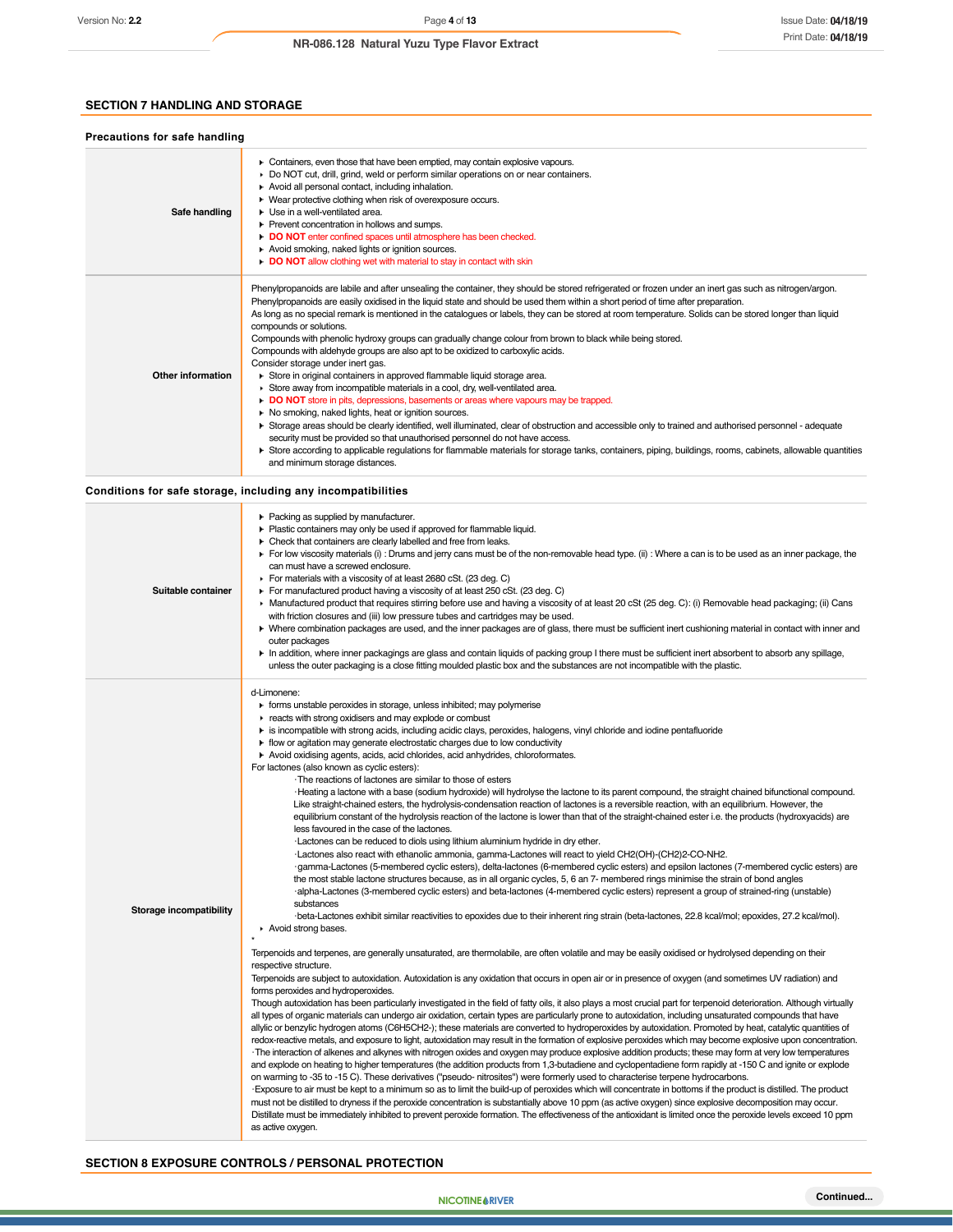### **Control parameters**

# **OCCUPATIONAL EXPOSURE LIMITS (OEL)**

| <b>INGREDIENT DATA</b>                                   |            |                                                          |                          |                  |                  |                        |
|----------------------------------------------------------|------------|----------------------------------------------------------|--------------------------|------------------|------------------|------------------------|
| Source                                                   | Ingredient | <b>Material name</b>                                     | <b>TWA</b>               | <b>STEL</b>      | Peak             | <b>Notes</b>           |
| US NIOSH Recommended<br>Exposure Limits (RELs)           | ethanol    | Alcohol, Cologne spirit, Ethanol, EtOH, Grain<br>alcohol | 1000 ppm / 1900<br>mq/m3 | Not<br>Available | Not<br>Available | Not Available          |
| US ACGIH Threshold Limit Values<br>(TLV)                 | ethanol    | Ethanol                                                  | Not Available            | $1000$ ppm       | Not<br>Available | TLV® Basis: URT<br>irr |
| US OSHA Permissible Exposure<br>Levels (PELs) - Table Z1 | ethanol    | Ethyl alcohol (Ethanol)                                  | 1000 ppm / 1900<br>mq/m3 | Not<br>Available | Not<br>Available | Not Available          |

### **EMERGENCY LIMITS**

| Ingredient            | TEEL-1<br><b>Material name</b>          |               |                     | TEEL-2        | TEEL-3    |
|-----------------------|-----------------------------------------|---------------|---------------------|---------------|-----------|
| ethanol               | Ethyl alcohol; (Ethanol)                | Not Available |                     | Not Available | 15000 ppm |
| sodium chloride       | Chloride; (Chloride(1-); Chloride ions) | $0.5$ ppm     |                     | 2 ppm         | 20 ppm    |
| Ingredient            | <b>Original IDLH</b>                    |               | <b>Revised IDLH</b> |               |           |
| ethanol               | 3,300 ppm                               |               | Not Available       |               |           |
| water                 | Not Available                           |               | Not Available       |               |           |
| flavoring ingredients | Not Available                           |               | Not Available       |               |           |
| sodium chloride       | Not Available                           |               | Not Available       |               |           |

### **Exposure controls**

| Appropriate engineering<br>controls | Engineering controls are used to remove a hazard or place a barrier between the worker and the hazard. Well-designed engineering controls can be<br>highly effective in protecting workers and will typically be independent of worker interactions to provide this high level of protection.<br>The basic types of engineering controls are:<br>Process controls which involve changing the way a job activity or process is done to reduce the risk.<br>Enclosure and/or isolation of emission source which keeps a selected hazard "physically" away from the worker and ventilation that strategically "adds" and<br>"removes" air in the work environment. Ventilation can remove or dilute an air contaminant if designed properly. The design of a ventilation system must<br>match the particular process and chemical or contaminant in use.                                                                                                                                                                                                                                                                            |
|-------------------------------------|----------------------------------------------------------------------------------------------------------------------------------------------------------------------------------------------------------------------------------------------------------------------------------------------------------------------------------------------------------------------------------------------------------------------------------------------------------------------------------------------------------------------------------------------------------------------------------------------------------------------------------------------------------------------------------------------------------------------------------------------------------------------------------------------------------------------------------------------------------------------------------------------------------------------------------------------------------------------------------------------------------------------------------------------------------------------------------------------------------------------------------|
| Personal protection                 |                                                                                                                                                                                                                                                                                                                                                                                                                                                                                                                                                                                                                                                                                                                                                                                                                                                                                                                                                                                                                                                                                                                                  |
| Eye and face protection             | Safety glasses with side shields.<br>Chemical goggles.<br>• Contact lenses may pose a special hazard; soft contact lenses may absorb and concentrate irritants. A written policy document, describing the wearing<br>of lenses or restrictions on use, should be created for each workplace or task. This should include a review of lens absorption and adsorption for the<br>class of chemicals in use and an account of injury experience. Medical and first-aid personnel should be trained in their removal and suitable equipment<br>should be readily available.                                                                                                                                                                                                                                                                                                                                                                                                                                                                                                                                                          |
| <b>Skin protection</b>              | See Hand protection below                                                                                                                                                                                                                                                                                                                                                                                                                                                                                                                                                                                                                                                                                                                                                                                                                                                                                                                                                                                                                                                                                                        |
| Hands/feet protection               | ▶ Wear chemical protective gloves, e.g. PVC.<br>▶ Wear safety footwear or safety gumboots, e.g. Rubber<br>NOTE:<br>The material may produce skin sensitisation in predisposed individuals. Care must be taken, when removing gloves and other protective equipment, to<br>avoid all possible skin contact.<br>• Contaminated leather items, such as shoes, belts and watch-bands should be removed and destroyed.<br>The selection of suitable gloves does not only depend on the material, but also on further marks of quality which vary from manufacturer to manufacturer.<br>Where the chemical is a preparation of several substances, the resistance of the glove material can not be calculated in advance and has therefore to be<br>checked prior to the application.<br>The exact break through time for substances has to be obtained from the manufacturer of the protective gloves and has to be observed when making a final<br>choice.<br>Personal hygiene is a key element of effective hand care. Gloves must only be worn on clean hands. After using gloves, hands should be washed and dried<br>thoroughly. |
| <b>Body protection</b>              | See Other protection below                                                                                                                                                                                                                                                                                                                                                                                                                                                                                                                                                                                                                                                                                                                                                                                                                                                                                                                                                                                                                                                                                                       |
| Other protection                    | • Overalls.<br>▶ PVC Apron.<br>PVC protective suit may be required if exposure severe.<br>Eyewash unit.<br>Ensure there is ready access to a safety shower.<br>> Some plastic personal protective equipment (PPE) (e.g. gloves, aprons, overshoes) are not recommended as they may produce static electricity.<br>For large scale or continuous use wear tight-weave non-static clothing (no metallic fasteners, cuffs or pockets).<br>▶ Non sparking safety or conductive footwear should be considered. Conductive footwear describes a boot or shoe with a sole made from a conductive<br>compound chemically bound to the bottom components, for permanent control to electrically ground the foot an shall dissipate static electricity from the<br>body to reduce the possibility of ignition of volatile compounds. Electrical resistance must range between 0 to 500,000 ohms. Conductive shoes should be<br>stored in lockers close to the room in which they are worn.                                                                                                                                                 |

# **Recommended material(s)**

**GLOVE SELECTION INDEX**

Glove selection is based on a modified presentation of the:

# **Respiratory protection**

**NIC RIV**

**Type A Filter of sufficient capacity. (AS/NZS 1716 & 1715, EN 143:2000 & 149:2001, ANSI Z88 or national equivalent)**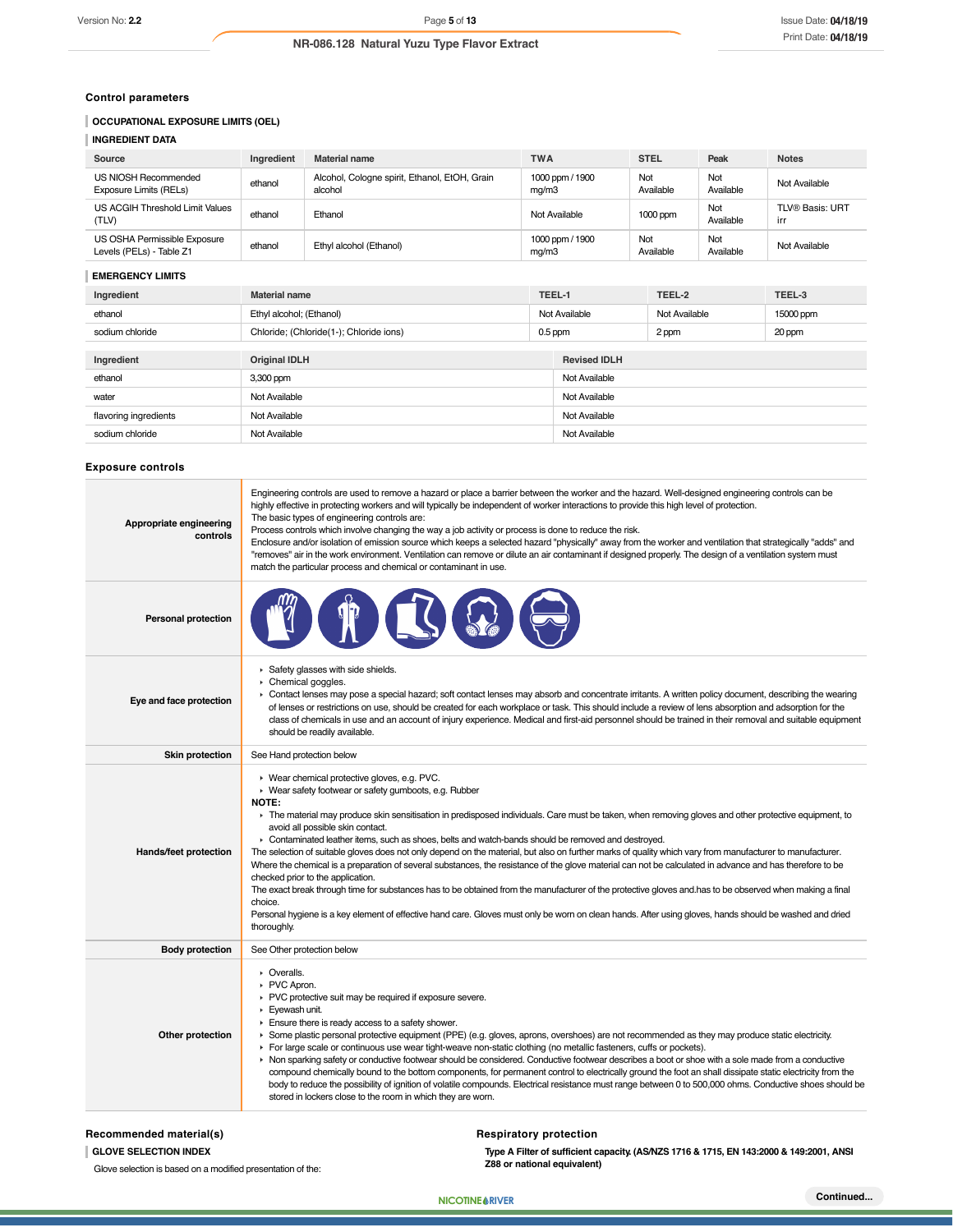### *"***Forsberg Clothing Performance Index".**

 The effect(s) of the following substance(s) are taken into account in the *computergenerated* selection:

NR-086.128 Natural Yuzu Type Flavor Extract

| <b>Material</b>       | <b>CPI</b> |
|-----------------------|------------|
| <b>BUTYL</b>          | C          |
| <b>NATURAL RUBBER</b> | C          |
| NATURAL+NEOPRENE      | C          |
| <b>NEOPRENE</b>       | C          |
| <b>NITRILE</b>        | C          |
| NITRILE+PVC           | C          |
| PE/EVAL/PE            | C          |
| <b>PVA</b>            | C          |
| <b>PVC</b>            | C          |
| <b>VITON</b>          | C          |

\* CPI - Chemwatch Performance Index

A: Best Selection

B: Satisfactory; may degrade after 4 hours continuous immersion

C: Poor to Dangerous Choice for other than short term immersion

**NOTE**: As a series of factors will influence the actual performance of the glove, a final selection must be based on detailed observation. -

\* Where the glove is to be used on a short term, casual or infrequent basis, factors such as "feel" or convenience (e.g. disposability), may dictate a choice of gloves which might otherwise be unsuitable following long-term or frequent use. A qualified practitioner should be consulted.

### **SECTION 9 PHYSICAL AND CHEMICAL PROPERTIES**

### **Information on basic physical and chemical properties**

**Where the concentration of gas/particulates in the breathing zone, approaches or exceeds the "Exposure Standard" (or ES), respiratory protection is required. Degree of protection varies with both face-piece and Class of filter; the nature of protection varies with Type of filter.**

| <b>Required Minimum</b>  | <b>Half-Face</b>         | <b>Full-Face</b> | <b>Powered Air</b> |
|--------------------------|--------------------------|------------------|--------------------|
| <b>Protection Factor</b> | Respirator               | Respirator       | Respirator         |
| up to 5 x ES             | Air-line*                | A-2              | A-PAPR-2 ^         |
| up to 10 x ES            | $\overline{\phantom{a}}$ | А-З              | $\blacksquare$     |
| 10+ x ES                 | $\blacksquare$           | Air-line**       | $\blacksquare$     |
|                          |                          |                  |                    |

**\* - Continuous Flow; \*\* - Continuous-flow or positive pressure demand ^ - Full-face**

**A(All classes) = Organic vapours, B AUS or B1 = Acid gasses, B2 = Acid gas or hydrogen cyanide(HCN), B3 = Acid gas or hydrogen cyanide(HCN), E = Sulfur dioxide(SO2), G = Agricultural chemicals, K = Ammonia(NH3), Hg = Mercury, NO = Oxides of nitrogen, MB = Methyl bromide, AX = Low boiling point organic compounds(below 65 degC)**

- **Cartridge respirators should never be used for emergency ingress or in areas of unknown vapour concentrations or oxygen content.**
- **The wearer must be warned to leave the contaminated area immediately on detecting any odours through the respirator. The odour may indicate that the mask is not functioning properly, that the vapour concentration is too high, or that the mask is not properly fitted. Because of these limitations, only restricted use of cartridge respirators is considered appropriate.**
- **Cartridge performance is affected by humidity. Cartridges should be changed after 2 hr of continuous use unless it is determined that the humidity is less than 75%, in which case, cartridges can be used for 4 hr. Used cartridges should be discarded daily, regardless of the length of time used**

| Appearance                                               | clear yellow  |                                            |               |
|----------------------------------------------------------|---------------|--------------------------------------------|---------------|
| <b>Physical state</b>                                    | Liquid        | Relative density (Water = 1)               | 0.90          |
| Odour                                                    | Not Available | Partition coefficient n-octanol /<br>water | Not Available |
| <b>Odour threshold</b>                                   | Not Available | Auto-ignition temperature (°C)             | Not Available |
| pH (as supplied)                                         | Not Available | Decomposition temperature                  | Not Available |
| Melting point / freezing point<br>(°C)                   | Not Available | <b>Viscosity (cSt)</b>                     | Not Available |
| Initial boiling point and boiling<br>range $(^{\circ}C)$ | Not Available | Molecular weight (g/mol)                   | Not Available |
| Flash point (°C)                                         | 26.0          | <b>Taste</b>                               | Not Available |
| <b>Evaporation rate</b>                                  | Not Available | <b>Explosive properties</b>                | Not Available |
| Flammability                                             | Flammable.    | <b>Oxidising properties</b>                | Not Available |
| Upper Explosive Limit (%)                                | Not Available | Surface Tension (dyn/cm or<br>$mN/m$ )     | Not Available |
| Lower Explosive Limit (%)                                | Not Available | <b>Volatile Component (%vol)</b>           | Not Available |
| Vapour pressure (kPa)                                    | 75.2          | Gas group                                  | Not Available |
| Solubility in water                                      | Miscible      | pH as a solution (1%)                      | Not Available |
| Vapour density $(Air = 1)$                               | Not Available | VOC g/L                                    | Not Available |

### **SECTION 10 STABILITY AND REACTIVITY**

| Reactivity                                 | See section 7                                                                                                                        |
|--------------------------------------------|--------------------------------------------------------------------------------------------------------------------------------------|
| <b>Chemical stability</b>                  | • Unstable in the presence of incompatible materials.<br>▶ Product is considered stable.<br>Hazardous polymerisation will not occur. |
| Possibility of hazardous<br>reactions      | See section 7                                                                                                                        |
| <b>Conditions to avoid</b>                 | See section 7                                                                                                                        |
| Incompatible materials                     | See section 7                                                                                                                        |
| <b>Hazardous decomposition</b><br>products | See section 5                                                                                                                        |

### **SECTION 11 TOXICOLOGICAL INFORMATION**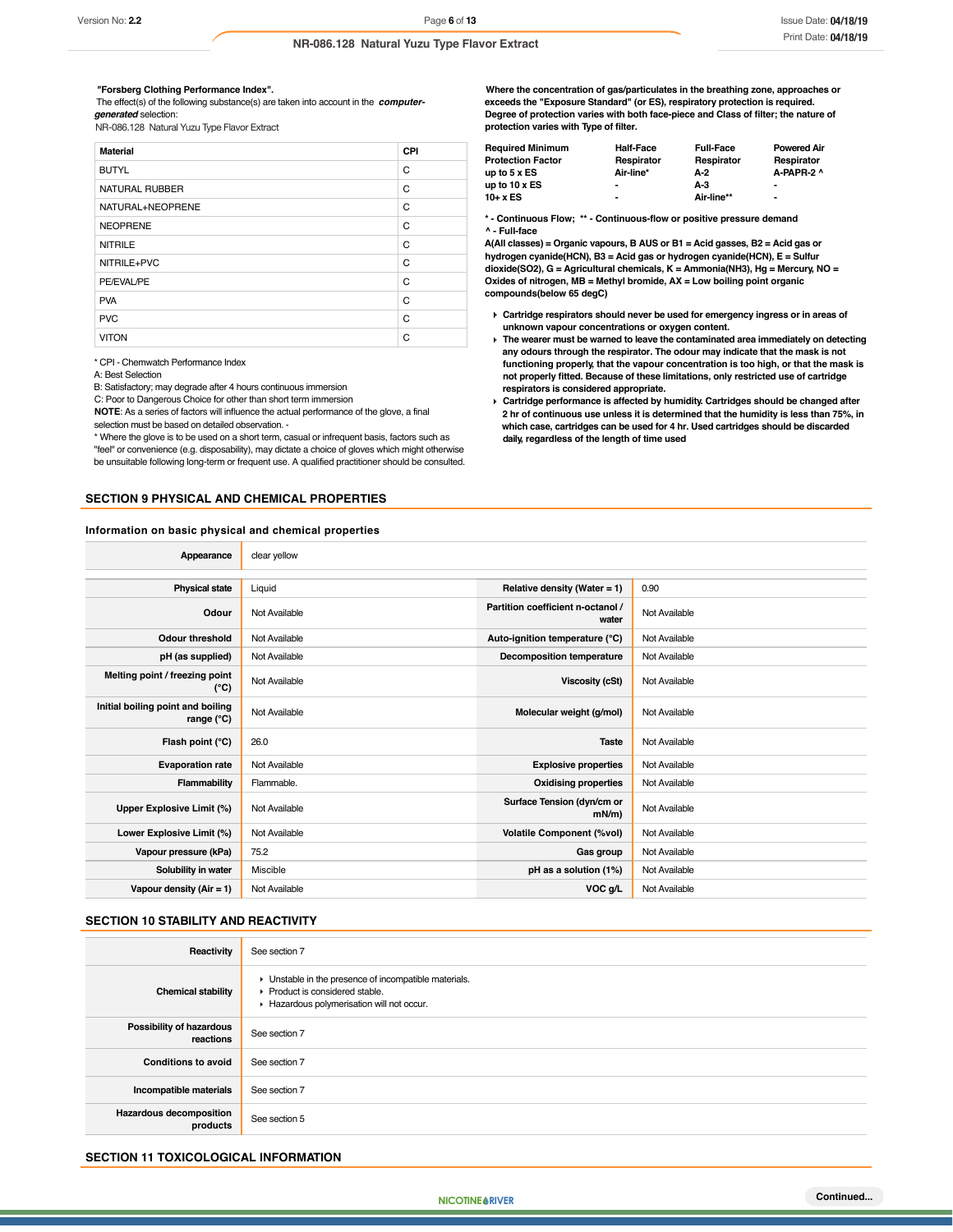| Information on toxicological effects |
|--------------------------------------|
|--------------------------------------|

| Inhaled                                               | The material is not thought to produce adverse health effects or irritation of the respiratory tract (as classified by EC Directives using animal models).<br>Nevertheless, good hygiene practice requires that exposure be kept to a minimum and that suitable control measures be used in an occupational setting.<br>Inhalation of vapours may cause drowsiness and dizziness. This may be accompanied by sleepiness, reduced alertness, loss of reflexes, lack of<br>co-ordination, and vertigo.<br>Animal testing shows that the most common signs of inhalation overdose is inco-ordination and drowsiness.<br>Inhalation of high concentrations of gas/vapour causes lung irritation with coughing and nausea, central nervous depression with headache and dizziness,<br>slowing of reflexes, fatigue and inco-ordination.<br>Inhalation of vapours or aerosols (mists, fumes), generated by the material during the course of normal handling, may be damaging to the health of the<br>individual.                                                                                                                                                                                                                                                                                                                                                                                                                                                                                                                                                                                                                                                                                                                                                                                                                                                                                                                                                                                                                                                                                                                                                                                                                                                                   |                                                                                                                                                                                                                                                                                                                                                                                                                                                                                                                     |                                                                                                                                                 |
|-------------------------------------------------------|-------------------------------------------------------------------------------------------------------------------------------------------------------------------------------------------------------------------------------------------------------------------------------------------------------------------------------------------------------------------------------------------------------------------------------------------------------------------------------------------------------------------------------------------------------------------------------------------------------------------------------------------------------------------------------------------------------------------------------------------------------------------------------------------------------------------------------------------------------------------------------------------------------------------------------------------------------------------------------------------------------------------------------------------------------------------------------------------------------------------------------------------------------------------------------------------------------------------------------------------------------------------------------------------------------------------------------------------------------------------------------------------------------------------------------------------------------------------------------------------------------------------------------------------------------------------------------------------------------------------------------------------------------------------------------------------------------------------------------------------------------------------------------------------------------------------------------------------------------------------------------------------------------------------------------------------------------------------------------------------------------------------------------------------------------------------------------------------------------------------------------------------------------------------------------------------------------------------------------------------------------------------------------|---------------------------------------------------------------------------------------------------------------------------------------------------------------------------------------------------------------------------------------------------------------------------------------------------------------------------------------------------------------------------------------------------------------------------------------------------------------------------------------------------------------------|-------------------------------------------------------------------------------------------------------------------------------------------------|
|                                                       | Ingestion of ethanol (ethyl alcohol, "alcohol") may produce nausea, vomiting, bleeding from the digestive tract, abdominal pain, and diarrhoea. Effects on<br>the body:                                                                                                                                                                                                                                                                                                                                                                                                                                                                                                                                                                                                                                                                                                                                                                                                                                                                                                                                                                                                                                                                                                                                                                                                                                                                                                                                                                                                                                                                                                                                                                                                                                                                                                                                                                                                                                                                                                                                                                                                                                                                                                       |                                                                                                                                                                                                                                                                                                                                                                                                                                                                                                                     |                                                                                                                                                 |
|                                                       | <b>Blood concentration</b>                                                                                                                                                                                                                                                                                                                                                                                                                                                                                                                                                                                                                                                                                                                                                                                                                                                                                                                                                                                                                                                                                                                                                                                                                                                                                                                                                                                                                                                                                                                                                                                                                                                                                                                                                                                                                                                                                                                                                                                                                                                                                                                                                                                                                                                    | Effects                                                                                                                                                                                                                                                                                                                                                                                                                                                                                                             |                                                                                                                                                 |
|                                                       | $<$ 1.5 g/L                                                                                                                                                                                                                                                                                                                                                                                                                                                                                                                                                                                                                                                                                                                                                                                                                                                                                                                                                                                                                                                                                                                                                                                                                                                                                                                                                                                                                                                                                                                                                                                                                                                                                                                                                                                                                                                                                                                                                                                                                                                                                                                                                                                                                                                                   | Mild: impaired vision, co-ordination and<br>reaction time; emotional instability                                                                                                                                                                                                                                                                                                                                                                                                                                    |                                                                                                                                                 |
| Ingestion                                             | 1.5-3.0 g/L                                                                                                                                                                                                                                                                                                                                                                                                                                                                                                                                                                                                                                                                                                                                                                                                                                                                                                                                                                                                                                                                                                                                                                                                                                                                                                                                                                                                                                                                                                                                                                                                                                                                                                                                                                                                                                                                                                                                                                                                                                                                                                                                                                                                                                                                   | Moderate: Slurred speech, confusion,<br>inco-ordination, emotional instability,<br>disturbances in perception and senses,<br>possible blackouts, and impaired<br>objective performance in standardized<br>tests. Possible double vision, flushing,<br>fast heart rate, sweating and incontinence.<br>Slow breathing may occur rarely and fast<br>breathing may develop in cases of<br>metabolic acidosis, low blood sugar<br>and low blood potassium.<br>Central nervous system depression may<br>progress to coma. |                                                                                                                                                 |
|                                                       | 3-5 g/L                                                                                                                                                                                                                                                                                                                                                                                                                                                                                                                                                                                                                                                                                                                                                                                                                                                                                                                                                                                                                                                                                                                                                                                                                                                                                                                                                                                                                                                                                                                                                                                                                                                                                                                                                                                                                                                                                                                                                                                                                                                                                                                                                                                                                                                                       | Severe: cold clammy skin, low body<br>temperature and low blood pressure.                                                                                                                                                                                                                                                                                                                                                                                                                                           |                                                                                                                                                 |
|                                                       | corroborating animal or human evidence.                                                                                                                                                                                                                                                                                                                                                                                                                                                                                                                                                                                                                                                                                                                                                                                                                                                                                                                                                                                                                                                                                                                                                                                                                                                                                                                                                                                                                                                                                                                                                                                                                                                                                                                                                                                                                                                                                                                                                                                                                                                                                                                                                                                                                                       | Accidental ingestion of the material may be damaging to the health of the individual.                                                                                                                                                                                                                                                                                                                                                                                                                               | The material has NOT been classified by EC Directives or other classification systems as "harmful by ingestion". This is because of the lack of |
| <b>Skin Contact</b>                                   | Skin contact is not thought to have harmful health effects (as classified under EC Directives); the material may still produce health damage following entry<br>through wounds, lesions or abrasions.<br>Following contact with plants that produce furocoumarins and direct sunlight, a severe, painful reaction can occur, with blisters. This reaction occurs 6 to<br>24 hours following exposure.<br>Open cuts, abraded or irritated skin should not be exposed to this material<br>Entry into the blood-stream, through, for example, cuts, abrasions or lesions, may produce systemic injury with harmful effects. Examine the skin prior to the<br>use of the material and ensure that any external damage is suitably protected.<br>There is some evidence to suggest that the material may cause moderate inflammation of the skin either following direct contact or after a delay of some<br>time. Repeated exposure can cause contact dermatitis which is characterised by redness, swelling and blistering.                                                                                                                                                                                                                                                                                                                                                                                                                                                                                                                                                                                                                                                                                                                                                                                                                                                                                                                                                                                                                                                                                                                                                                                                                                                      |                                                                                                                                                                                                                                                                                                                                                                                                                                                                                                                     |                                                                                                                                                 |
| Eye                                                   | Direct contact of the eye with ethanol (alcohol) may cause an immediate stinging and burning sensation, with reflex closure of the lid, and a temporary,<br>tearing injury to the cornea together with redness of the conjunctiva. Discomfort may last 2 days but usually the injury heals without treatment.<br>There is evidence that material may produce eye irritation in some persons and produce eye damage 24 hours or more after instillation. Severe<br>inflammation may be expected with pain.                                                                                                                                                                                                                                                                                                                                                                                                                                                                                                                                                                                                                                                                                                                                                                                                                                                                                                                                                                                                                                                                                                                                                                                                                                                                                                                                                                                                                                                                                                                                                                                                                                                                                                                                                                     |                                                                                                                                                                                                                                                                                                                                                                                                                                                                                                                     |                                                                                                                                                 |
| Chronic                                               | Skin contact with the material is more likely to cause a sensitisation reaction in some persons compared to the general population.<br>Based on experiments and other information, there is ample evidence to presume that exposure to this material can cause genetic defects that can be<br>inherited.<br>Toxic: danger of serious damage to health by prolonged exposure through inhalation, in contact with skin and if swallowed.<br>This material can cause serious damage if one is exposed to it for long periods. It can be assumed that it contains a substance which can produce severe<br>defects.<br>Ample evidence exists that this material directly causes reduced fertility<br>Prolonged exposure to ethanol may cause damage to the liver and cause scarring. It may also worsen damage caused by other agents.<br>At least one phototoxic furocoumarin (8-methoxypsoralen) has been shown to markedly enhance experimental UV carcinogenesis. Enhanced skin cancer<br>formation has been described in humans undergoing treatment with psoralens and UV-A for psoriasis.<br>There has been some concern that this material can cause cancer or mutations but there is not enough data to make an assessment.<br>A number of common flavor and fragrance chemicals can form peroxides surprisingly fast in air. Antioxidants can in most cases minimize the oxidation.<br>Fragrance terpenes are easily oxidized in air. Non-oxidised forms are very weak sensitizers; however, after oxidation, the hyproperoxides are strong<br>sensitisers which may cause allergic reactions. Autooxidation of fragrance terpenes contributes greatly to fragrance allergy. There is the need to test for<br>compounds the patients are actually exposed to, not only the ingredients originally applied in commercial formulations.<br>d-Limonene may cause damage to and growths in the kidney. These growths can progress to cancer.<br>Peroxidisable terpenes and terpenoids should only be used when the level of peroxides is kept to the lowest practicable level, for instance by adding<br>antioxidants at the time of production. This should be less than 10 millimoles of peroxide per litre. This is because peroxides may have sensitizing<br>properties. |                                                                                                                                                                                                                                                                                                                                                                                                                                                                                                                     |                                                                                                                                                 |
|                                                       | <b>TOXICITY</b>                                                                                                                                                                                                                                                                                                                                                                                                                                                                                                                                                                                                                                                                                                                                                                                                                                                                                                                                                                                                                                                                                                                                                                                                                                                                                                                                                                                                                                                                                                                                                                                                                                                                                                                                                                                                                                                                                                                                                                                                                                                                                                                                                                                                                                                               |                                                                                                                                                                                                                                                                                                                                                                                                                                                                                                                     | <b>IRRITATION</b>                                                                                                                               |
| NR-086.128 Natural Yuzu<br><b>Type Flavor Extract</b> | Not Available                                                                                                                                                                                                                                                                                                                                                                                                                                                                                                                                                                                                                                                                                                                                                                                                                                                                                                                                                                                                                                                                                                                                                                                                                                                                                                                                                                                                                                                                                                                                                                                                                                                                                                                                                                                                                                                                                                                                                                                                                                                                                                                                                                                                                                                                 |                                                                                                                                                                                                                                                                                                                                                                                                                                                                                                                     | Not Available                                                                                                                                   |
|                                                       | <b>TOXICITY</b>                                                                                                                                                                                                                                                                                                                                                                                                                                                                                                                                                                                                                                                                                                                                                                                                                                                                                                                                                                                                                                                                                                                                                                                                                                                                                                                                                                                                                                                                                                                                                                                                                                                                                                                                                                                                                                                                                                                                                                                                                                                                                                                                                                                                                                                               |                                                                                                                                                                                                                                                                                                                                                                                                                                                                                                                     | <b>IRRITATION</b>                                                                                                                               |
|                                                       | Inhalation (rat) LC50: 124.7 mg/l/4H[2]                                                                                                                                                                                                                                                                                                                                                                                                                                                                                                                                                                                                                                                                                                                                                                                                                                                                                                                                                                                                                                                                                                                                                                                                                                                                                                                                                                                                                                                                                                                                                                                                                                                                                                                                                                                                                                                                                                                                                                                                                                                                                                                                                                                                                                       |                                                                                                                                                                                                                                                                                                                                                                                                                                                                                                                     | Eye (rabbit): 500 mg SEVERE                                                                                                                     |
| ethanol                                               | Oral (rat) LD50: =1501 mg/kg <sup>[2]</sup>                                                                                                                                                                                                                                                                                                                                                                                                                                                                                                                                                                                                                                                                                                                                                                                                                                                                                                                                                                                                                                                                                                                                                                                                                                                                                                                                                                                                                                                                                                                                                                                                                                                                                                                                                                                                                                                                                                                                                                                                                                                                                                                                                                                                                                   |                                                                                                                                                                                                                                                                                                                                                                                                                                                                                                                     | Eye (rabbit):100mg/24hr-moderate                                                                                                                |
|                                                       |                                                                                                                                                                                                                                                                                                                                                                                                                                                                                                                                                                                                                                                                                                                                                                                                                                                                                                                                                                                                                                                                                                                                                                                                                                                                                                                                                                                                                                                                                                                                                                                                                                                                                                                                                                                                                                                                                                                                                                                                                                                                                                                                                                                                                                                                               |                                                                                                                                                                                                                                                                                                                                                                                                                                                                                                                     | Eye: adverse effect observed (irritating)[1]                                                                                                    |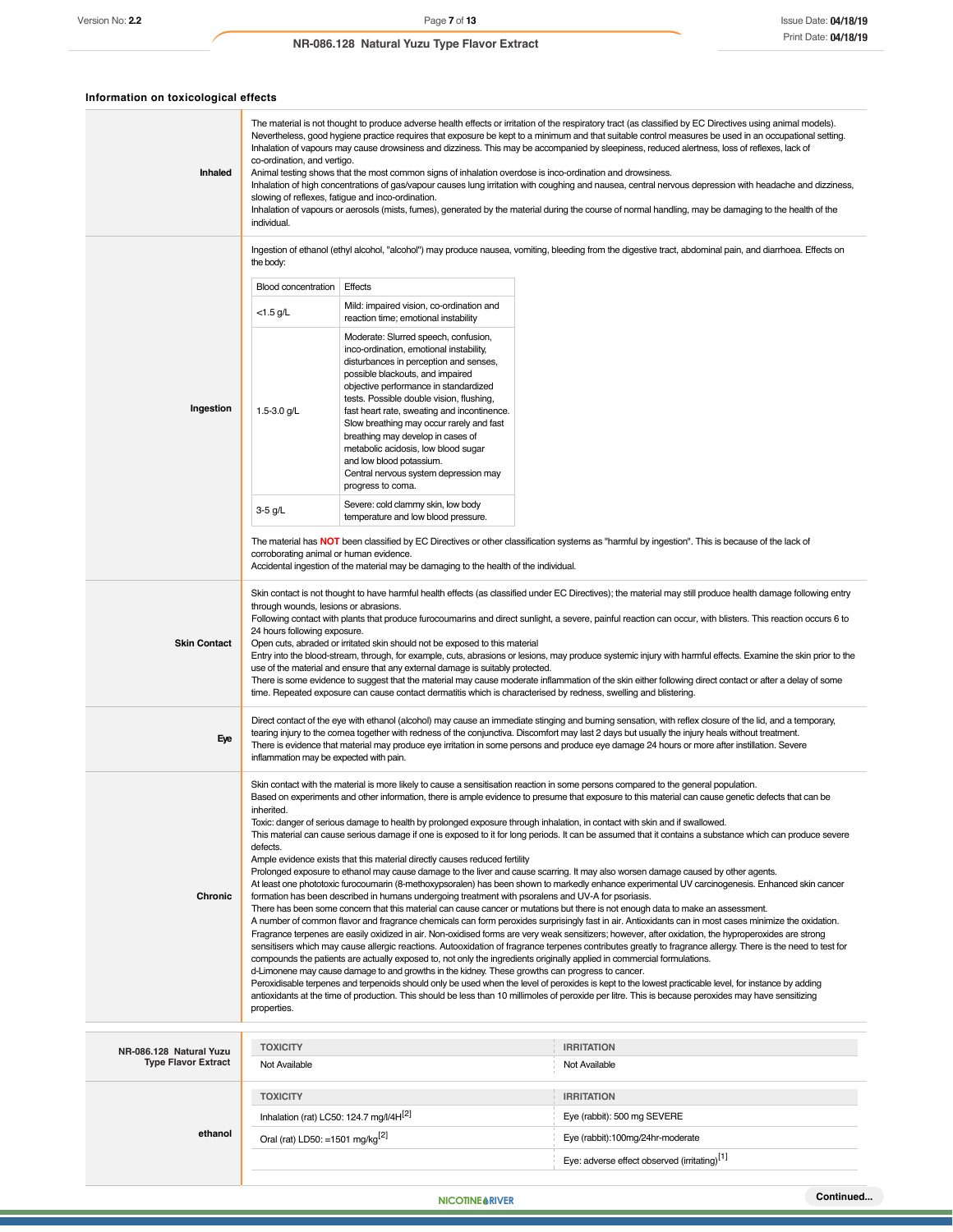|                 |                                                                                                                                                                                                                                 | Skin (rabbit):20 mg/24hr-moderate                                                                                                                                                                                                                                                                                                                                                                                                                                                                                                                                                                                                                     |  |
|-----------------|---------------------------------------------------------------------------------------------------------------------------------------------------------------------------------------------------------------------------------|-------------------------------------------------------------------------------------------------------------------------------------------------------------------------------------------------------------------------------------------------------------------------------------------------------------------------------------------------------------------------------------------------------------------------------------------------------------------------------------------------------------------------------------------------------------------------------------------------------------------------------------------------------|--|
|                 |                                                                                                                                                                                                                                 | Skin (rabbit):400 mg (open)-mild                                                                                                                                                                                                                                                                                                                                                                                                                                                                                                                                                                                                                      |  |
|                 |                                                                                                                                                                                                                                 | Skin: no adverse effect observed (not irritating) <sup>[1]</sup>                                                                                                                                                                                                                                                                                                                                                                                                                                                                                                                                                                                      |  |
|                 | <b>TOXICITY</b>                                                                                                                                                                                                                 | <b>IRRITATION</b>                                                                                                                                                                                                                                                                                                                                                                                                                                                                                                                                                                                                                                     |  |
| water           | Oral (rat) LD50: >90000 mg/kg <sup>[2]</sup>                                                                                                                                                                                    | Not Available                                                                                                                                                                                                                                                                                                                                                                                                                                                                                                                                                                                                                                         |  |
|                 | <b>TOXICITY</b>                                                                                                                                                                                                                 | <b>IRRITATION</b>                                                                                                                                                                                                                                                                                                                                                                                                                                                                                                                                                                                                                                     |  |
|                 | Oral (rat) LD50: 3000 mg/kg <sup>[2]</sup>                                                                                                                                                                                      | Eye (rabbit): 10 mg - moderate                                                                                                                                                                                                                                                                                                                                                                                                                                                                                                                                                                                                                        |  |
| sodium chloride |                                                                                                                                                                                                                                 | Eye (rabbit):100 mg/24h - moderate                                                                                                                                                                                                                                                                                                                                                                                                                                                                                                                                                                                                                    |  |
|                 |                                                                                                                                                                                                                                 | Skin (rabbit): 500 mg/24h - mild                                                                                                                                                                                                                                                                                                                                                                                                                                                                                                                                                                                                                      |  |
| Legend:         | 1. Value obtained from Europe ECHA Registered Substances - Acute toxicity 2.* Value obtained from manufacturer's SDS. Unless otherwise specified<br>data extracted from RTECS - Register of Toxic Effect of chemical Substances |                                                                                                                                                                                                                                                                                                                                                                                                                                                                                                                                                                                                                                                       |  |
|                 |                                                                                                                                                                                                                                 |                                                                                                                                                                                                                                                                                                                                                                                                                                                                                                                                                                                                                                                       |  |
|                 | The following information refers to contact allergens as a group and may not be specific to this product.<br>with stronger sensitising potential with which few individuals come into contact.                                  | Contact allergies quickly manifest themselves as contact eczema, more rarely as urticaria or Quincke's oedema. The pathogenesis of contact eczema<br>involves a cell-mediated (T lymphocytes) immune reaction of the delayed type. Other allergic skin reactions, e.g. contact urticaria, involve antibody-mediated<br>immune reactions. The significance of the contact allergen is not simply determined by its sensitisation potential: the distribution of the substance and the<br>opportunities for contact with it are equally important. A weakly sensitising substance which is widely distributed can be a more important allergen than one |  |

Adverse reactions to fragrances in perfumes and fragranced cosmetic products include allergic contact dermatitis, irritant contact dermatitis, sensitivity to light, immediate contact reactions, and pigmented contact dermatitis. Airborne and connubial contact dermatitis occurs. Contact allergy is a lifelong condition, so symptoms may occur on re-exposure. Allergic contact dermatitis can be severe and widespread, with significant impairment of quality of life and potential consequences for fitness for work. If the perfume contains a sensitizing component, intolerance to perfumes by inhalation may occur. Symptoms may include general unwellness, coughing, **SF-4475.1 Natural Yuzu Type NR-086.128 Natural Yuzu**  phlegm, wheezing, chest tightness, headache, shortness of breath with exertion, acute respiratory illness, hayfever, asthma and other respiratory diseases. **Flavor Extract Type Flavor Extract** Fragrance allergens act as haptens, low molecular weight chemicals that cause an immune response only when attached to a carrier protein. However, not all sensitizing fragrance chemicals are directly reactive, but require previous activation. A prehapten is a chemical that itself causes little or no sensitization, but is transformed into a hapten in the skin (bioactivation), usually via enzyme catalysis. It is not always possible to know whether a particular allergen that is not directly reactive acts as a prehapten or a prohapten , or both. Prohaptens: Compounds that are bioactivated in the skin and thereby form haptens are referred to prohaptens. The possibility of a prohapten being activated cannot be avoided by outside measures. d-Limonene is readily absorbed by inhalation and swallowing. Absorption through the skin is reported to the lower than by inhalation. It is rapidly distributed to different tissues in the body, readily metabolized and eliminated, primary through the urine. Limonene shows low acute toxicity by all three routes in animals. Limonene is a skin irritant in both experimental animals and humans. Limited data is available on the potential to cause eye and airway irritation. **WATER** No significant acute toxicological data identified in literature search. Asthma-like symptoms may continue for months or even years after exposure to the material ends. This may be due to a non-allergic condition known as reactive airways dysfunction syndrome (RADS) which can occur after exposure to high levels of highly irritating compound. Main criteria for diagnosing RADS include the absence of previous airways disease in a non-atopic individual, with sudden onset of persistent asthma-like symptoms within minutes to hours of a documented exposure to the irritant. Other criteria for diagnosis of RADS include a reversible airflow pattern on lung function tests, moderate to **SODIUM CHLORIDE** severe bronchial hyperreactivity on methacholine challenge testing, and the lack of minimal lymphocytic inflammation, without eosinophilia. RADS (or asthma) following an irritating inhalation is an infrequent disorder with rates related to the concentration of and duration of exposure to the irritating substance. On the other hand, industrial bronchitis is a disorder that occurs as a result of exposure due to high concentrations of irritating substance (often particles) and is completely reversible after exposure ceases The material may produce moderate eye irritation leading to inflammation. Repeated or prolonged exposure to irritants may produce conjunctivitis. **ETHANOL & SODIUM** The material may cause skin irritation after prolonged or repeated exposure and may produce on contact skin redness, swelling, the production of vesicles, **CHLORIDE** scaling and thickening of the skin. **Acute Toxicity Carcinogenicity** × **Skin Irritation/Corrosion X Reproductivity**  $\boldsymbol{\mathsf{x}}$ **Serious Eye Damage/Irritation STOT - Single Exposure** × **Respiratory or Skin STOT - Repeated Exposure**  $\mathbf x$ **Mutagenicity Aspiration Hazard**  $\mathbf x$ 

**NIC RIV**

*Legend: – Data either not available or does not fill the criteria for classification – Data available to make classification*

### **SECTION 12 ECOLOGICAL INFORMATION**

| Toxicity                                              |                  |                           |                               |                  |                  |
|-------------------------------------------------------|------------------|---------------------------|-------------------------------|------------------|------------------|
| NR-086.128 Natural Yuzu<br><b>Type Flavor Extract</b> | <b>ENDPOINT</b>  | <b>TEST DURATION (HR)</b> | <b>SPECIES</b>                | <b>VALUE</b>     | <b>SOURCE</b>    |
|                                                       | Not<br>Available | Not Available             | Not Available                 | Not<br>Available | Not<br>Available |
| ethanol                                               | <b>ENDPOINT</b>  | <b>TEST DURATION (HR)</b> | <b>SPECIES</b>                | <b>VALUE</b>     | <b>SOURCE</b>    |
|                                                       | <b>LC50</b>      | 96                        | Fish                          | $11-mg/L$        | $\overline{2}$   |
|                                                       | EC50             | 48                        | Crustacea                     | $2$ mg/L         | 4                |
|                                                       | EC50             | 96                        | Algae or other aquatic plants | 17.921mg/L       | 4                |
|                                                       | <b>NOEC</b>      | 2016                      | Fish                          | 0.000375mg/L     | $\overline{4}$   |
|                                                       |                  |                           |                               |                  |                  |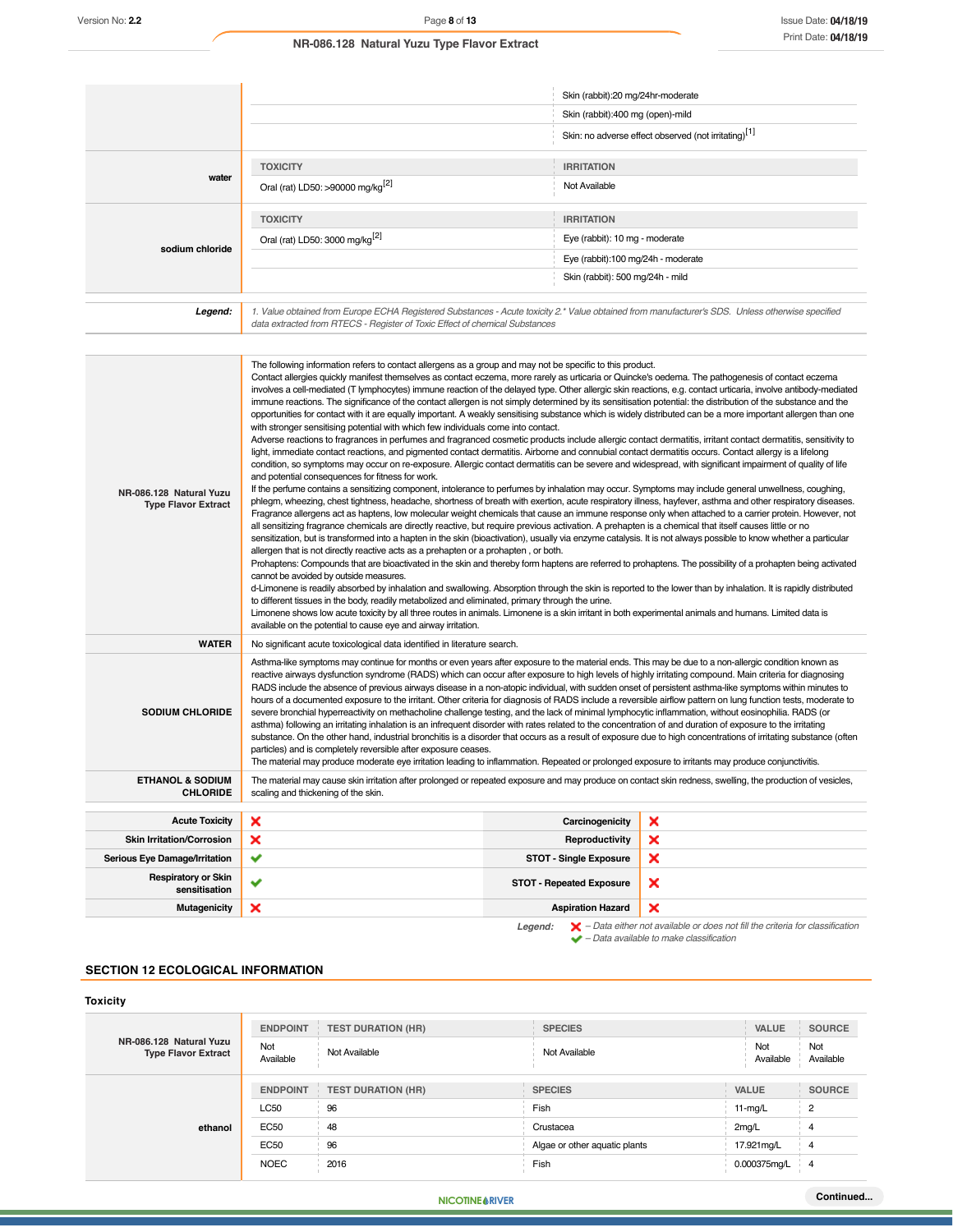|                 | <b>ENDPOINT</b> | <b>TEST DURATION (HR)</b> | <b>SPECIES</b>                | <b>VALUE</b> | <b>SOURCE</b>  |
|-----------------|-----------------|---------------------------|-------------------------------|--------------|----------------|
| water           | LC50            | 96                        | Fish                          | 897.520mg/L  | - 3            |
|                 | <b>EC50</b>     | 96                        | Algae or other aquatic plants | 8768.874mg/L | - 3            |
| sodium chloride | <b>ENDPOINT</b> | <b>TEST DURATION (HR)</b> | <b>SPECIES</b>                | <b>VALUE</b> | <b>SOURCE</b>  |
|                 | <b>LC50</b>     | 96                        | Fish                          | 5-840mg/L    | $\frac{1}{2}$  |
|                 | <b>EC50</b>     | 48                        | Crustacea                     | 402.6mg/L    | $4^{\circ}$    |
|                 | <b>EC50</b>     | 96                        | Algae or other aquatic plants | 2430mg/L     | $\overline{4}$ |
|                 | <b>NOEC</b>     | 6                         | Fish                          | 0.001mg/L    | $4 - 4$        |

*Legend: Extracted from 1. IUCLID Toxicity Data 2. Europe ECHA Registered Substances - Ecotoxicological Information - Aquatic Toxicity 3. EPIWIN Suite V3.12 (QSAR) - Aquatic Toxicity Data (Estimated) 4. US EPA, Ecotox database - Aquatic Toxicity Data 5. ECETOC Aquatic Hazard Assessment Data 6. NITE (Japan) - Bioconcentration Data 7. METI (Japan) - Bioconcentration Data 8. Vendor Data*

Toxic to aquatic organisms, may cause long-term adverse effects in the aquatic environment.

Do NOT allow product to come in contact with surface waters or to intertidal areas below the mean high water mark. Do not contaminate water when cleaning equipment or disposing of equipment wash-waters.

Wastes resulting from use of the product must be disposed of on site or at approved waste sites.

On the basis of available evidence concerning either toxicity, persistence, potential to accumulate and or observed environmental fate and behaviour, the material may present a danger, immediate or long-term and /or delayed, to the structure and/ or functioning of natural ecosystems.

For Ethanol: log Kow: -0.31 to -0.32; Koc 1: Estimated BCF= 3; Half-life (hr) air: 144; Half-life (hr) H2O surface water: 144; Henry's atm m3 /mol: 6.29E-06; BOD 5 if unstated: 0.93-1.67,63% COD: 1.99-2.11,97%; ThOD : 2.1.

 Environmental Fate: Terrestrial - Ethanol quickly biodegrades in soil but may leach into ground water; most is lost by evaporation. Ethanol is expected to have very high mobility in soil. Volatilization of ethanol from moist soil surfaces is expected to be an important fate process. The potential for volatilization of ethanol from dry soil surfaces may exist. Biodegradation is expected to be an important fate process for ethanol based on half-lives on the order of a few days for ethanol in sandy soil/groundwater microcosms. For Terpenes such as Limonene and Isoprene:

Atmospheric Fate: Contribute to aerosol and photochemical smog formation. When terpenes are introduced to the atmosphere, may either decrease ozone concentrations when oxides of nitrogen are low or, if emissions take place in polluted air (i.e. containing high concentrations of nitrogen oxides), leads to an increase in ozone concentrations. Lower terpenoids can react with unstable reactive gases and may act as precursors of photochemical smog therefore indirectly influencing community and ecosystem properties. The reactions of ozone with larger unsaturated compounds, such as the terpenes can give rise to oxygenated species with low vapour pressures that subsequently condense to form secondary organic aerosol.

Aquatic Fate: Complex chlorinated terpenes such as toxaphene (a persistent, mobile and toxic insecticide) and its degradation products were produced by photoinitiated reactions in an aqueous system, initially containing limonene and other monoterpenes, simulating pulp bleach conditions.

Substances containing unsaturated carbons are ubiquitous in indoor environments. They result from many sources (see below). Most are reactive with environmental ozone and many produce stable products which are thought to adversely affect human health.The potential for surfaces in an enclosed space to facilitate reactions should be considered.

| Source of unsaturated substances                                                             | Unsaturated substances (Reactive Emissions)                                                                                               | Major Stable Products produced following reaction with ozone.                                                                                                                                                                                                                                                           |
|----------------------------------------------------------------------------------------------|-------------------------------------------------------------------------------------------------------------------------------------------|-------------------------------------------------------------------------------------------------------------------------------------------------------------------------------------------------------------------------------------------------------------------------------------------------------------------------|
| Occupants (exhaled breath, ski oils,<br>personal care products)                              | Isoprene, nitric oxide, squalene, unsaturated sterols, oleic<br>acid and other unsaturated fatty acids, unsaturated oxidation<br>products | Methacrolein, methyl vinyl ketone, nitrogen dioxide, acetone, 6MHQ, geranyl acetone, 4OPA,<br>formaldehyde, nonanol, decanal, 9-oxo-nonanoic acid, azelaic acid, nonanoic acid.                                                                                                                                         |
| Soft woods, wood flooring, including<br>cypress, cedar and silver fir boards,<br>houseplants | Isoprene, limonene, alpha-pinene, other terpenes and<br>sesquiterpenes                                                                    | Formaldehyde, 4-AMC, pinoaldehyde, pinic acid, pinonic acid, formic acid, methacrolein, methyl<br>vinyl ketone, SOAs including ultrafine particles                                                                                                                                                                      |
| Carpets and carpet backing                                                                   | 4-Phenylcyclohexene, 4-vinylcyclohexene, styrene,<br>2-ethylhexyl acrylate, unsaturated fatty acids and esters                            | Formaldehyde, acetaldehyde, benzaldehyde, hexanal, nonanal, 2-nonenal                                                                                                                                                                                                                                                   |
| Linoleum and paints/polishes<br>containing linseed oil                                       | Linoleic acid, linolenic acid                                                                                                             | Propanal, hexanal, nonanal, 2-heptenal, 2-nonenal, 2-decenal, 1-pentene-3-one, propionic acid,<br>n-butyric acid                                                                                                                                                                                                        |
| Latex paint                                                                                  | <b>Residual monomers</b>                                                                                                                  | Formaldehyde                                                                                                                                                                                                                                                                                                            |
| Certain cleaning products, polishes,<br>waxes, air fresheners                                | Limonene, alpha-pinene, terpinolene, alpha-terpineol,<br>other sesquiterpenes                                                             | Formaldehyde, acetaldehyde, glycoaldehyde, formic acid, acetic acid, hydrogen and organic<br>linalool, linalyl acetate and other terpenoids, longifolene andperoxides, acetone, benzaldehyde, 4-hydroxy-4-methyl-5-hexen-1-al, 5-ethenyl-dihydro-5-methyl-<br>2(3H)-furanone, 4-AMC, SOAs including ultrafine particles |
| Natural rubber adhesive                                                                      | Isoprene, terpenes                                                                                                                        | Formaldehyde, methacrolein, methyl vinyl ketone                                                                                                                                                                                                                                                                         |
| Photocopier toner, printed paper,<br>styrene polymers                                        | Styrene                                                                                                                                   | Formaldehyde, benzaldehyde                                                                                                                                                                                                                                                                                              |
| Environmental tobacco smoke                                                                  | Styrene, acrolein, nicotine                                                                                                               | Formaldehyde, benzaldehyde, hexanal, glyoxal, N-methylformamide, nicotinaldehyde, cotinine                                                                                                                                                                                                                              |
| Soiled clothing, fabrics, bedding                                                            | Squalene, unsaturated sterols, oleic acid and other<br>saturated fatty acids                                                              | Acetone, geranyl acetone, 6MHO, 40PA, formaldehyde, nonanal, decanal, 9-oxo-nonanoic acid,<br>azelaic acid, nonanoic acid                                                                                                                                                                                               |
| Soiled particle filters                                                                      | Unsaturated fatty acids from plant waxes, leaf litter, and<br>other vegetative debris; soot; diesel particles                             | Formaldehyde, nonanal, and other aldehydes; azelaic acid; nonanoic acid; 9-oxo-nonanoic acid<br>and other oxo-acids; compounds with mixed functional groups (=O, -OH, and -COOH)                                                                                                                                        |
| Ventilation ducts and duct liners                                                            | Unsaturated fatty acids and esters, unsaturated oils,<br>neoprene                                                                         | C5 to C10 aldehydes                                                                                                                                                                                                                                                                                                     |
| "Urban grime"                                                                                | Polycyclic aromatic hydrocarbons                                                                                                          | Oxidized polycyclic aromatic hydrocarbons                                                                                                                                                                                                                                                                               |
| Perfumes, colognes, essential oils<br>(e.g. lavender, eucalyptus, tea tree)                  | Limonene, alpha-pinene, linalool, linalyl acetate,<br>terpinene-4-ol, gamma-terpinene                                                     | Formaldehyde, 4-AMC, acetone, 4-hydroxy-4-methyl-5-hexen-1-al, 5-ethenyl-dihydro-<br>5-methyl-2(3H) furanone, SOAs including ultrafine particles                                                                                                                                                                        |
| Overall home emissions                                                                       | Limonene, alpha-pinene, styrene                                                                                                           | Formaldehyde, 4-AMC, pinonaldehyde, acetone, pinic acid, pinonic acid, formic acid,<br>henzaldehyde. SOAs including ultrafine narticles                                                                                                                                                                                 |

benzaldehyde, SOAs including ultrafine particles<br>Abbreviations: 4-AMC, 4-acetyl-1-methylcyclohexene; 6MHQ, 6-methyl-5-heptene-2-one, 4OPA, 4-oxopentanal, SOA, Secondary Organic Aerosols

Reference: Charles J Weschler; Environmental Helath Perspectives, Vol 114, October 2006

For Limonenes:

Atmospheric Fate: Due to the high volatility of limonene, the atmosphere is expected to be the major environmental sink for this chemical. The oxidation of limonene may contribute to aerosol and photochemical smog formation. The daytime atmospheric lifetime of d-limonene is estimated to range from 12 to 48 minutes depending upon local hydroxyl rate and ozone concentrations. Ozonolysis of limonene may also lead to the formation of hydrogen peroxide and organic peroxides, which have various toxic effects on plant cells and may damage forests. Reactions with nitrogen oxides produce aerosol formation as well as lower molecular weight products such as formaldehyde, acetaldehyde, formic acid, acetone and peroxyacetyl nitrate. Terrestrial fate: When released to the ground, limonene is expected to have low to very low mobility in soil based on its physicochemical properties. **DO NOT** discharge into sewer or w

### **Persistence and degradability**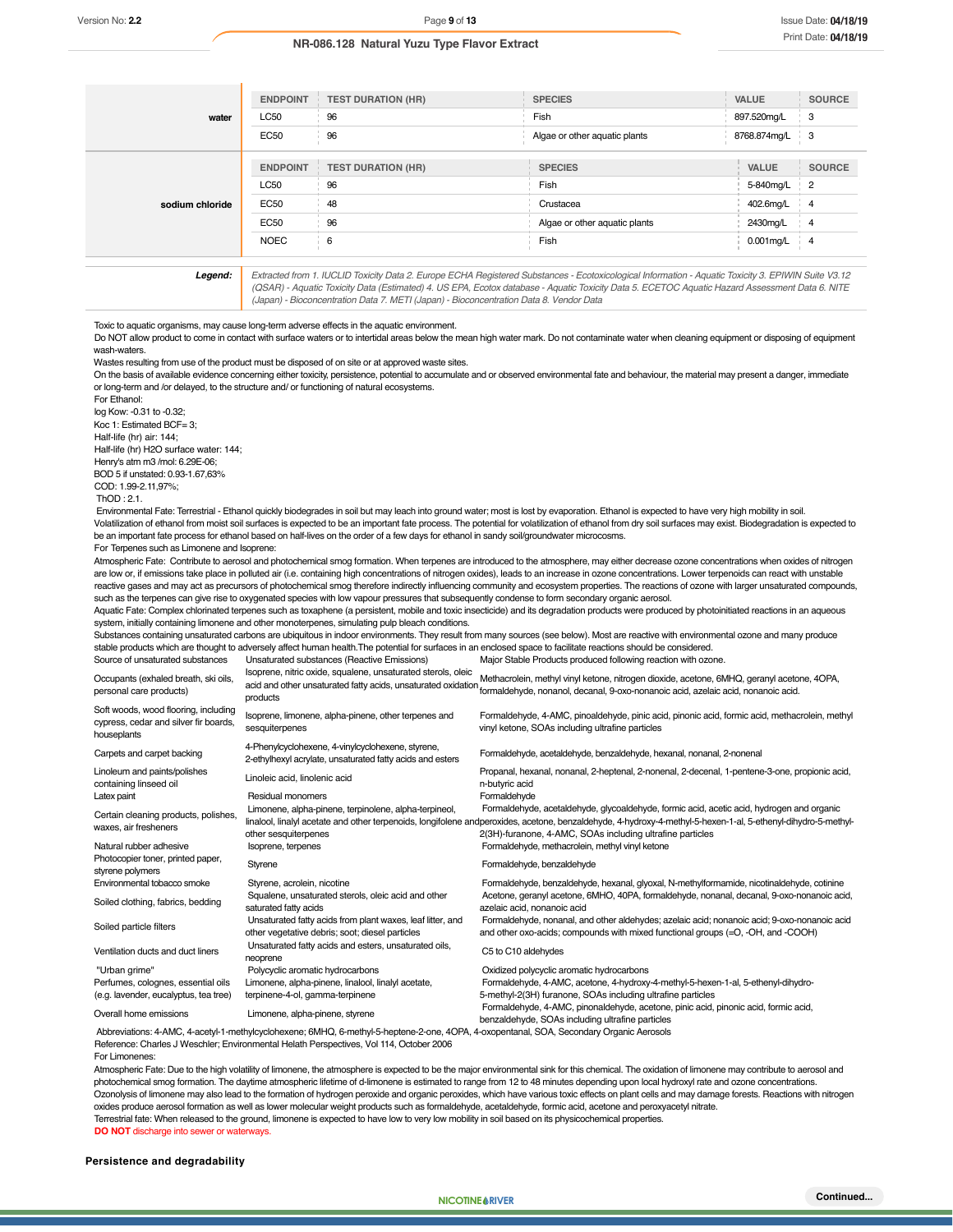| Ingredient      | Persistence: Water/Soil       | Persistence: Air              |
|-----------------|-------------------------------|-------------------------------|
| ethanol         | LOW (Half-life $= 2.17$ days) | LOW (Half-life $= 5.08$ days) |
| water           | LOW                           | <b>LOW</b>                    |
| sodium chloride | LOW                           | <b>LOW</b>                    |

### **Bioaccumulative potential**

| Ingredient      | <b>Bioaccumulation</b>   |
|-----------------|--------------------------|
| ethanol         | LOW (LogKOW = $-0.31$ )  |
| water           | LOW (LogKOW = $-1.38$ )  |
| sodium chloride | LOW (LogKOW = $0.5392$ ) |

# **Mobility in soil**

| Ingredient      | <b>Mobility</b>      |
|-----------------|----------------------|
| ethanol         | $HIGH (KOC = 1)$     |
| water           | LOW ( $KOC = 14.3$ ) |
| sodium chloride | LOW ( $KOC = 14.3$ ) |

### **SECTION 13 DISPOSAL CONSIDERATIONS**

### **Waste treatment methods Product / Packaging disposal** Containers may still present a chemical hazard/ danger when empty. **Return to supplier for reuse/ recycling if possible.** Otherwise: If container can not be cleaned sufficiently well to ensure that residuals do not remain or if the container cannot be used to store the same product, then puncture containers, to prevent re-use, and bury at an authorised landfill. Where possible retain label warnings and SDS and observe all notices pertaining to the product. Legislation addressing waste disposal requirements may differ by country, state and/ or territory. Each user must refer to laws operating in their area. In some areas, certain wastes must be tracked. A Hierarchy of Controls seems to be common - the user should investigate: **Reduction** Reuse **Recycling** Disposal (if all else fails) This material may be recycled if unused, or if it has not been contaminated so as to make it unsuitable for its intended use. If it has been contaminated, it may be possible to reclaim the product by filtration, distillation or some other means. Shelf life considerations should also be applied in making decisions of this type. **DO NOT** allow wash water from cleaning or process equipment to enter drains. It may be necessary to collect all wash water for treatment before disposal. In all cases disposal to sewer may be subject to local laws and regulations and these should be considered first. Where in doubt contact the responsible authority. Recycle wherever possible. Consult manufacturer for recycling options or consult local or regional waste management authority for disposal if no suitable treatment or disposal facility can be identified. ▶ Dispose of by: burial in a land-fill specifically licensed to accept chemical and / or pharmaceutical wastes or Incineration in a licensed apparatus (after admixture with suitable combustible material). Decontaminate empty containers. Observe all label safeguards until containers are cleaned and destroyed.

# **SECTION 14 TRANSPORT INFORMATION**

# **Labels Required**



### **Land transport (DOT)**

| .                           |                                         |
|-----------------------------|-----------------------------------------|
| <b>UN number</b>            | 1197                                    |
| UN proper shipping name     | Extracts, flavoring, liquid             |
| Transport hazard class(es)  | Class<br>3<br>Subrisk<br>Not Applicable |
| Packing group               | Ш                                       |
| <b>Environmental hazard</b> | Environmentally hazardous               |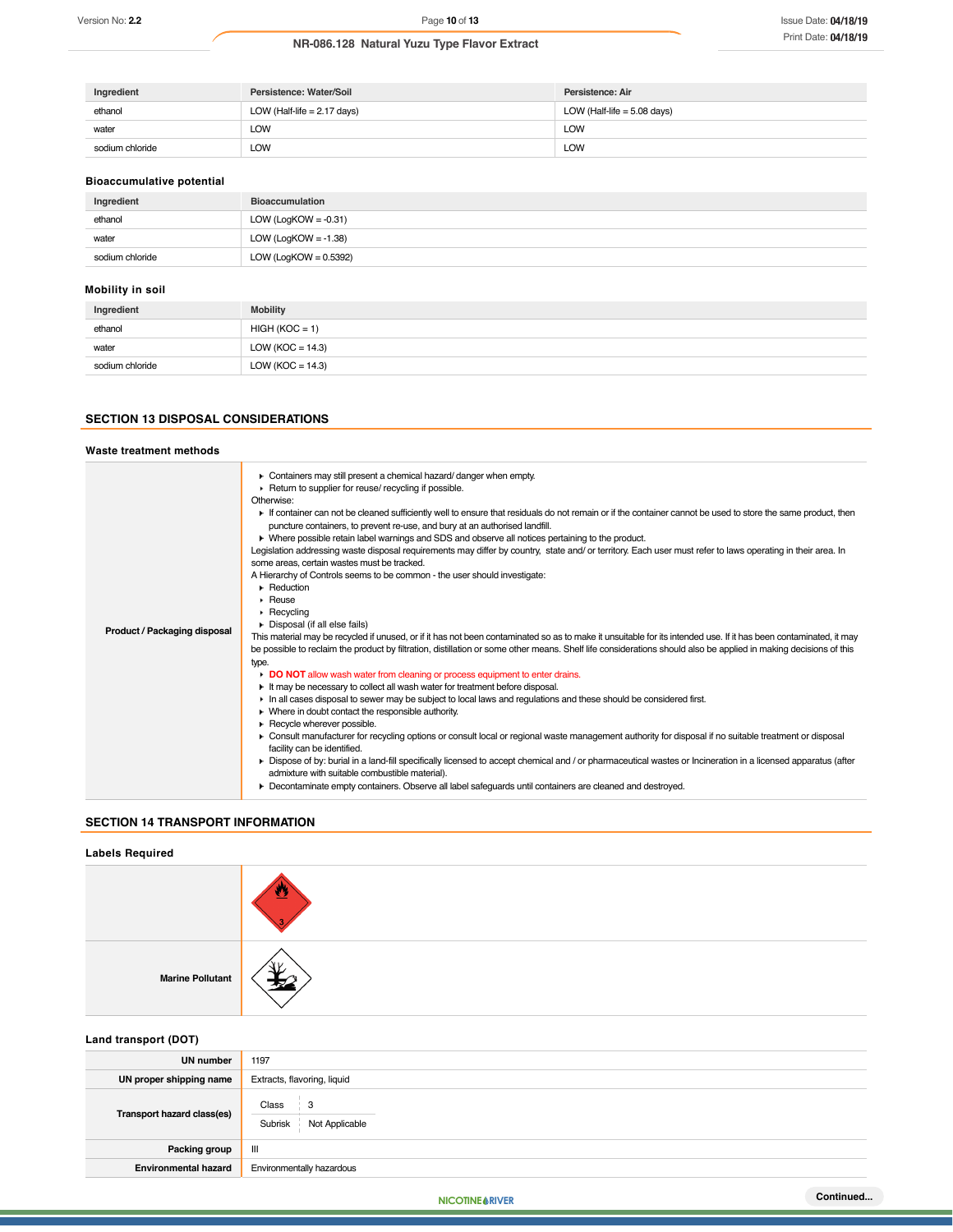**Special precautions for user** Hazard Label 3<br>Special provisions B1, IB3, T2, TP1 Special provisions

### **Air transport (ICAO-IATA / DGR)**

| UN number                    | 1197                                                                                          |      |  |
|------------------------------|-----------------------------------------------------------------------------------------------|------|--|
| UN proper shipping name      | Extracts, flavouring, liquid                                                                  |      |  |
| Transport hazard class(es)   | <b>ICAO/IATA Class</b><br>3<br>Not Applicable<br>ICAO / IATA Subrisk<br><b>ERG Code</b><br>3L |      |  |
| Packing group                | Ш                                                                                             |      |  |
| <b>Environmental hazard</b>  | Environmentally hazardous                                                                     |      |  |
|                              | Special provisions                                                                            | A3   |  |
|                              | Cargo Only Packing Instructions                                                               | 366  |  |
|                              | Cargo Only Maximum Qty / Pack                                                                 | 220L |  |
| Special precautions for user | Passenger and Cargo Packing Instructions                                                      | 355  |  |
|                              | Passenger and Cargo Maximum Qty / Pack                                                        | 60L  |  |
|                              | Passenger and Cargo Limited Quantity Packing Instructions                                     | Y344 |  |
|                              | Passenger and Cargo Limited Maximum Qty / Pack                                                | 10L  |  |
|                              |                                                                                               |      |  |

# **Sea transport (IMDG-Code / GGVSee)**

| <b>UN number</b>             | 1197                                                                                                 |
|------------------------------|------------------------------------------------------------------------------------------------------|
| UN proper shipping name      | EXTRACTS, FLAVOURING, LIQUID                                                                         |
| Transport hazard class(es)   | <b>IMDG Class</b><br>3<br><b>IMDG Subrisk</b><br>Not Applicable                                      |
| Packing group                | Ш                                                                                                    |
| <b>Environmental hazard</b>  | <b>Marine Pollutant</b>                                                                              |
| Special precautions for user | $F-E$ , S-D<br><b>EMS Number</b><br>Special provisions<br>223 955<br><b>Limited Quantities</b><br>5L |

### **Transport in bulk according to Annex II of MARPOL and the IBC code**

| SOURCE | <b>NAME</b><br>RODUCT | <b>CATEGORY</b><br>וחק<br>LUTIOI | TVDE<br>SHIIF  |
|--------|-----------------------|----------------------------------|----------------|
|        | Ethyl alcohol         | -                                | Not Applicable |

### **SECTION 15 REGULATORY INFORMATION**

# **Safety, health and environmental regulations / legislation specific for the substance or mixture**

| ETHANOL IS FOUND ON THE FOLLOWING REGULATORY LISTS                                          |                                                                                            |
|---------------------------------------------------------------------------------------------|--------------------------------------------------------------------------------------------|
| GESAMP/EHS Composite List - GESAMP Hazard Profiles                                          | US - Vermont Permissible Exposure Limits Table Z-1-A Transitional Limits for Air           |
| IMO IBC Code Chapter 17: Summary of minimum requirements                                    | Contaminants                                                                               |
| IMO IBC Code Chapter 18: List of products to which the Code does not apply                  | US - Washington Permissible exposure limits of air contaminants                            |
| IMO MARPOL 73/78 (Annex II) - List of Other Liquid Substances                               | US - Wyoming Toxic and Hazardous Substances Table Z1 Limits for Air Contaminants           |
| IMO Provisional Categorization of Liquid Substances - List 2: Pollutant only mixtures       | US ACGIH Threshold Limit Values (Spanish)                                                  |
| containing at least 99% by weight of components already assessed by IMO                     | US ACGIH Threshold Limit Values (TLV)                                                      |
| IMO Provisional Categorization of Liquid Substances - List 3: (Trade-named) mixtures        | US AIHA Workplace Environmental Exposure Levels (WEELs)                                    |
| containing at least 99% by weight of components already assessed by IMO, presenting safety  | US Department of Transportation (DOT), Hazardous Material Table                            |
| hazards                                                                                     | US DOE Temporary Emergency Exposure Limits (TEELs)                                         |
| International Air Transport Association (IATA) Dangerous Goods Regulations                  | US DOT Coast Guard Bulk Hazardous Materials - List of Flammable and Combustible Bulk       |
| International Maritime Dangerous Goods Requirements (IMDG Code)                             | <b>Liquid Cargoes</b>                                                                      |
| United Nations Recommendations on the Transport of Dangerous Goods Model Regulations        | US NIOSH Recommended Exposure Limits (RELs)                                                |
| US - Alaska Limits for Air Contaminants                                                     | US NIOSH Recommended Exposure Limits (RELs) (Spanish)                                      |
| US - California Permissible Exposure Limits for Chemical Contaminants                       | US OSHA Permissible Exposure Levels (PELs) - Table Z1                                      |
| US - Hawaii Air Contaminant Limits                                                          | US OSHA Permissible Exposure Limits - Annotated Table Z-1 (Spanish)                        |
| US - Idaho - Limits for Air Contaminants                                                    | US Postal Service (USPS) Hazardous Materials Table: Postal Service Mailability Guide       |
| US - Idaho Toxic Air Pollutants Non- Carcinogenic Increments - Occupational Exposure Limits | US Postal Service (USPS) Numerical Listing of Proper Shipping Names by Identification (ID) |
| US - Michigan Exposure Limits for Air Contaminants                                          | Number                                                                                     |
| US - Minnesota Permissible Exposure Limits (PELs)                                           | US Spacecraft Maximum Allowable Concentrations (SMACs) for Airborne Contaminants           |
| US - Oregon Permissible Exposure Limits (Z-1)                                               | US Toxic Substances Control Act (TSCA) - Chemical Substance Inventory                      |
| US - Tennessee Occupational Exposure Limits - Limits For Air Contaminants                   | US TSCA Chemical Substance Inventory - Interim List of Active Substances                   |
| US - Vermont Permissible Exposure Limits Table Z-1-A Final Rule Limits for Air Contaminants |                                                                                            |

**WATER IS FOUND ON THE FOLLOWING REGULATORY LISTS**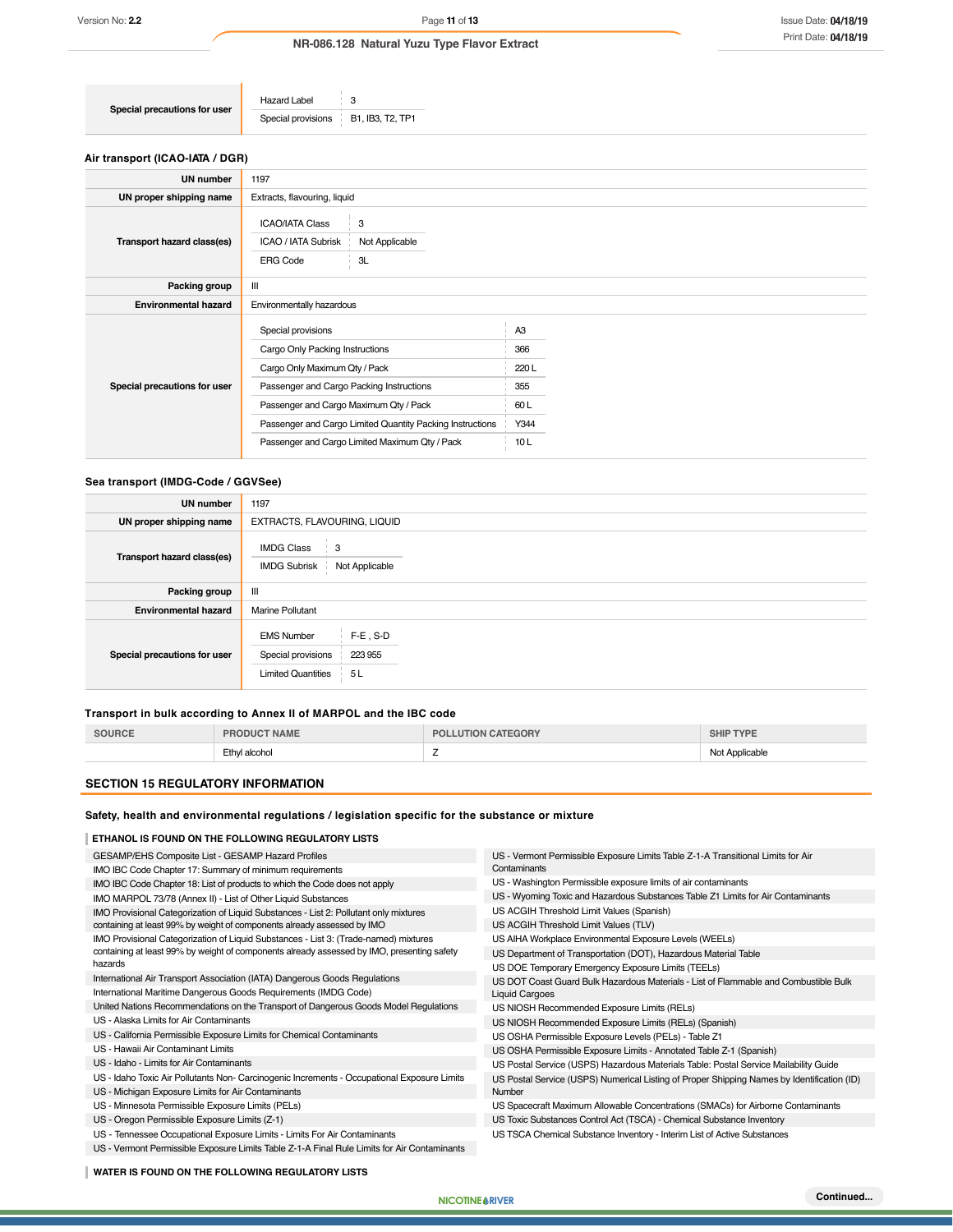US TSCA Chemical Substance Inventory - Interim List of Active Substances

US Toxic Substances Control Act (TSCA) - Chemical Substance Inventory US TSCA Chemical Substance Inventory - Interim List of Active Substances

US Toxic Substances Control Act (TSCA) - Chemical Substance Inventory

IMO IBC Code Chapter 18: List of products to which the Code does not apply

**SODIUM CHLORIDE IS FOUND ON THE FOLLOWING REGULATORY LISTS**

IMO Provisional Categorization of Liquid Substances - List 3: (Trade-named) mixtures containing at least 99% by weight of components already assessed by IMO, presenting safety hazards

US DOE Temporary Emergency Exposure Limits (TEELs)

### **Federal Regulations**

### **Superfund Amendments and Reauthorization Act of 1986 (SARA)**

### **SECTION 311/312 HAZARD CATEGORIES**

Flammable (Gases, Aerosols, Liquids, or Solids) Yes Gas under pressure No Explosive the contract of the contract of the contract of the contract of the contract of the contract of the contract of the contract of the contract of the contract of the contract of the contract of the contract of the Self-heating No Pyrophoric (Liquid or Solid) No Pyrophoric Gas Note that the contract of the contract of the contract of the contract of the contract of the contract of the contract of the contract of the contract of the contract of the contract of the contract of the c Corrosive to metal No. No. 2008. The corresponding to the corresponding to the corresponding to the corresponding to the corresponding to the corresponding to the corresponding to the corresponding to the corresponding to Oxidizer (Liquid, Solid or Gas) No Organic Peroxide No. 2006 No. 2007 No. 2008 No. 2008 No. 2009 No. 2008 No. 2009 No. 2009 No. 2009 No. 2009 No. Self-reactive No. 2006 No. 2006 No. 2006 No. 2006 No. 2006 No. 2006 No. 2006 No. 2006 No. 2006 No. 2006 No. 20 In contact with water emits flammable gas No and the state of the state of the state of the state of the state of the state of the state of the state of the state of the state of the state of the state of the state of the Combustible Dust No Carcinogenicity No Acute toxicity (any route of exposure) No Reproductive toxicity No. No. 2006. The contract of the contract of the contract of the contract of the contract of the contract of the contract of the contract of the contract of the contract of the contract of the contra Skin Corrosion or Irritation No. 2006 No. 2012 19:30 No. 2012 19:30 No. 2012 19:30 No. 2012 19:30 No. 2012 19:30 No. 2013 No. 2013 19:30 No. 2013 No. 2013 19:30 No. 2013 19:30 No. 2013 19:30 No. 2013 19:30 No. 2013 19:30 N Respiratory or Skin Sensitization **New Sensitization** Nessential Control of the Sensitization Nessential Control of the Ves Serious eye damage or eye irritation **Yes** Serious eye damage or eye irritation **Yes** Serious eye damage or eye irritation Specific target organ toxicity (single or repeated exposure) No when the state of the state of the state of the state of the state of the state of the state of the state of the state of the state of the state of the state Aspiration Hazard No Germ cell mutagenicity No Simple Asphyxiant No Hazards Not Otherwise Classified Note 2021 and 2022 and 2022 and 2022 and 2022 and 2022 and 2022 and 2022 and 2022 and 2022 and 2022 and 2022 and 2022 and 2022 and 2022 and 2022 and 2022 and 2022 and 2022 and 2022 and 2022

**US. EPA CERCLA HAZARDOUS SUBSTANCES AND REPORTABLE QUANTITIES (40 CFR 302.4)**

None Reported

### **State Regulations**

### **US. CALIFORNIA PROPOSITION 65**

None Reported

### **National Inventory Status**

| <b>National Inventory</b>     | <b>Status</b>                                                                                                                                                                                            |
|-------------------------------|----------------------------------------------------------------------------------------------------------------------------------------------------------------------------------------------------------|
| Australia - AICS              | Yes                                                                                                                                                                                                      |
| Canada - DSL                  | Yes                                                                                                                                                                                                      |
| Canada - NDSL                 | No (ethanol; water; flavoring ingredients; sodium chloride)                                                                                                                                              |
| China - IECSC                 | Yes                                                                                                                                                                                                      |
| Europe - EINEC / ELINCS / NLP | No (flavoring ingredients)                                                                                                                                                                               |
| Japan - ENCS                  | No (flavoring ingredients)                                                                                                                                                                               |
| Korea - KECI                  | Yes                                                                                                                                                                                                      |
| New Zealand - NZIoC           | Yes                                                                                                                                                                                                      |
| Philippines - PICCS           | Yes                                                                                                                                                                                                      |
| USA - TSCA                    | Yes                                                                                                                                                                                                      |
| Taiwan - TCSI                 | Yes                                                                                                                                                                                                      |
| Mexico - INSQ                 | No (flavoring ingredients)                                                                                                                                                                               |
| Vietnam - NCI                 | Yes                                                                                                                                                                                                      |
| Russia - ARIPS                | No (flavoring ingredients)                                                                                                                                                                               |
| Legend:                       | Yes = All CAS declared ingredients are on the inventory<br>No = One or more of the CAS listed ingredients are not on the inventory and are not exempt from listing(see specific ingredients in brackets) |

### **SECTION 16 OTHER INFORMATION**